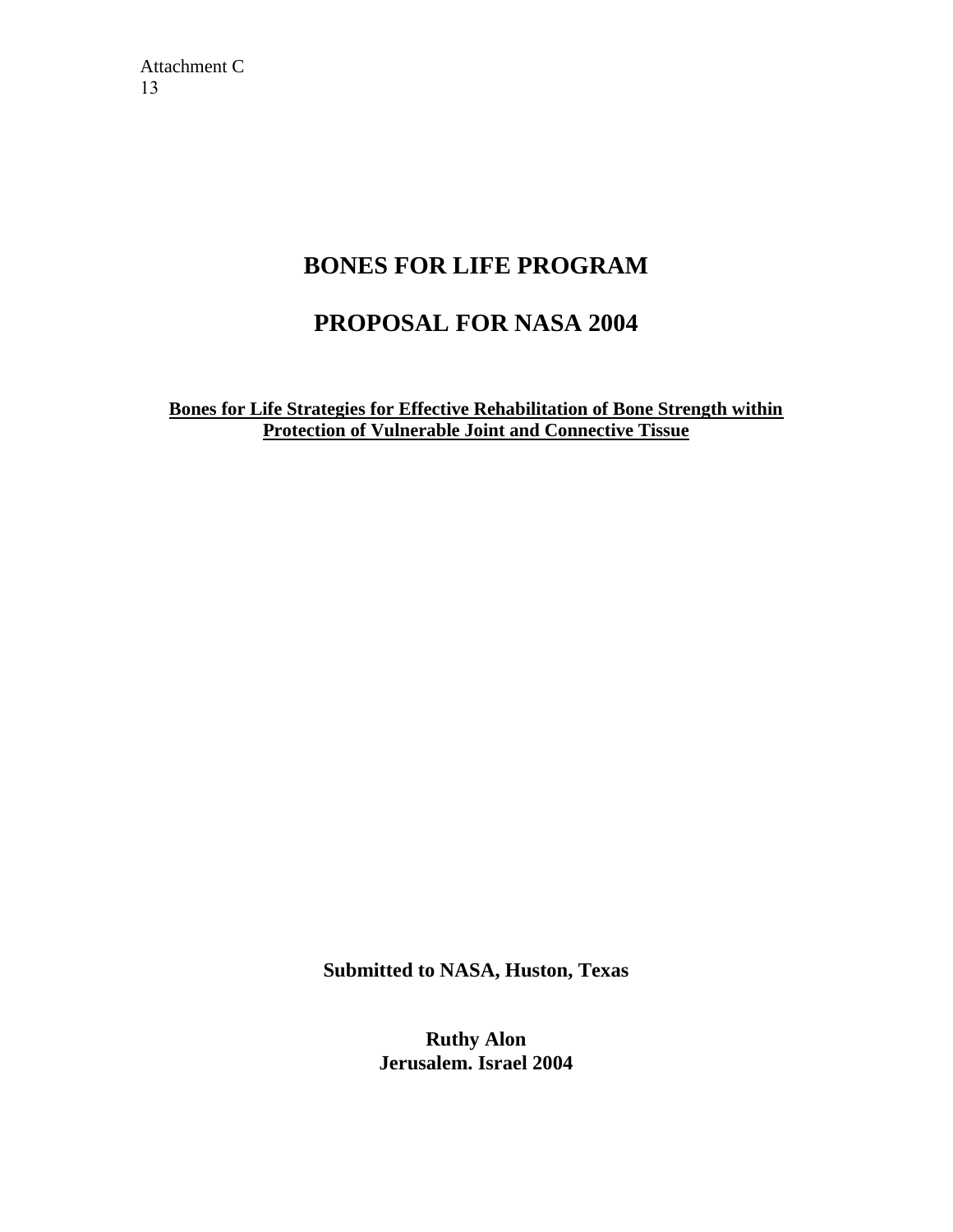#### BONES FOR LIFE PROGRAM

#### PROPOSAL FOR NASA 2004

#### **Biomedical Research and Countermeasures: Flight Research Opportunities**

Effective countermeasures or operational techniques for problems associated with the preparation or pre-habilitation of humans for space flight, or for their readaptation/rehabilitation after return to earth.

Scientific knowledge appropriate countermeasures or operational procedures Development of risk mitigation Exercise regimens and fitness levels; rehabilitation and/or stress reduction strategies

#### **Critical Question 2.18 Risk 11**

What countermeasures can reduce the incidence of soft connective tissue injury and pain during recovery after prolonged microgravity or bed rest?

#### **Critical Question 2.19 Risk 9**

Is bone loss reversible and if so, within what time frame? Can geometry and architecture return to baseline as well as BMD (bone mineral density)?

#### **Critical Question 2.20 Risk 9**

What is the most optimal rehabilitation regimen upon return to normal gravity to maximize return to baseline BMD and bone morphology, especially given that muscle strength will recover more quickly than will bone strength?

#### **Critical Question 2.26 Risk 9, 10**

What treatment regimen will most efficiently restore bone mass, geometry, and strength to their preflight integrity for returning crew members with bone loss?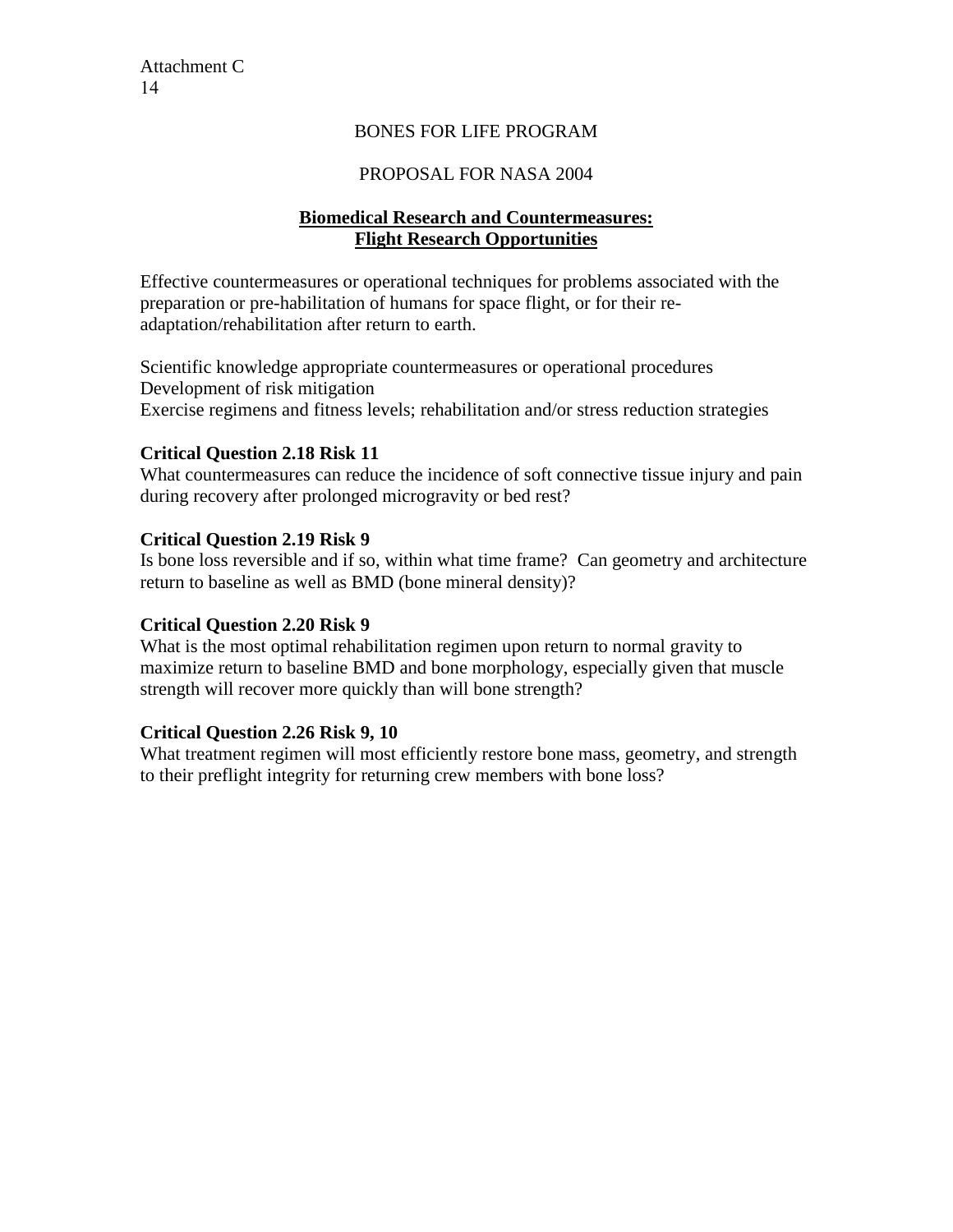#### **PROPOSAL TITLE**

### **Bones for Life Strategies for Effective Rehabilitation of Bone Strength within Protection of Vulnerable Joint and Connective Tissue**

### **PROPOSAL OUTLINE**

## **I. Abstract**

#### **Introduction**

- **A. Training in the horizontal plane**: **The advantage of organizing optimal weight bearing patterns in the load free context of lying down before applying them in verticality**
- **B. Bio-mechanical strategy for preventing injury while regaining bone withstanding: A progressive procedure for rehabilitation of hip joint**

| Appendix 1.  | Rehabilitation of the hip joint in horizontal<br>transmission of pressure |
|--------------|---------------------------------------------------------------------------|
| Appendix 2.  | Aligning the hip joints by tightening them to each<br>other               |
| Appendix 3.  | $\text{Hip}\text{ joint}$ – spine interaction in primal swimming          |
| Appendix 4.  | Countersymmetry of the human walk                                         |
| Appendix 5.  | Recoil of the hip joint as preliminary for launching a<br>step forward    |
| Appendix 6.  | Total alignment – relating heel to ischium                                |
| Appendix 21. | Feedback letter                                                           |

- **C. The perspective of integration: Upgrading neuro-motor dysfunction through the coordination of reciprocal interaction of body parts**
- **D. Aligning the posture: Conditioning increase of load on organizing skeleton in consistent continuity (domino effect) for safe transmission of force**

| Appendix 7.    | Aligning the neck, orientation by touch of hand        |
|----------------|--------------------------------------------------------|
| 7A.            | Aligning the neck by resistance                        |
| Appendix $8$ . | Aligning the lumbar, bridging pelvis to ribcage        |
| 8A.            | Elongating the posterior by shortening the anterior    |
| 8B.            | Proportional distribution of flexibility, shifting the |
|                | differentiation to back                                |
| 8C.            | The foot – lumbar neuro-motor connection               |
|                | Monouvaring the queface                                |

- *8D*. Maneuvering the surface
- *8E*. Pressure in the heel equals elongating lumbar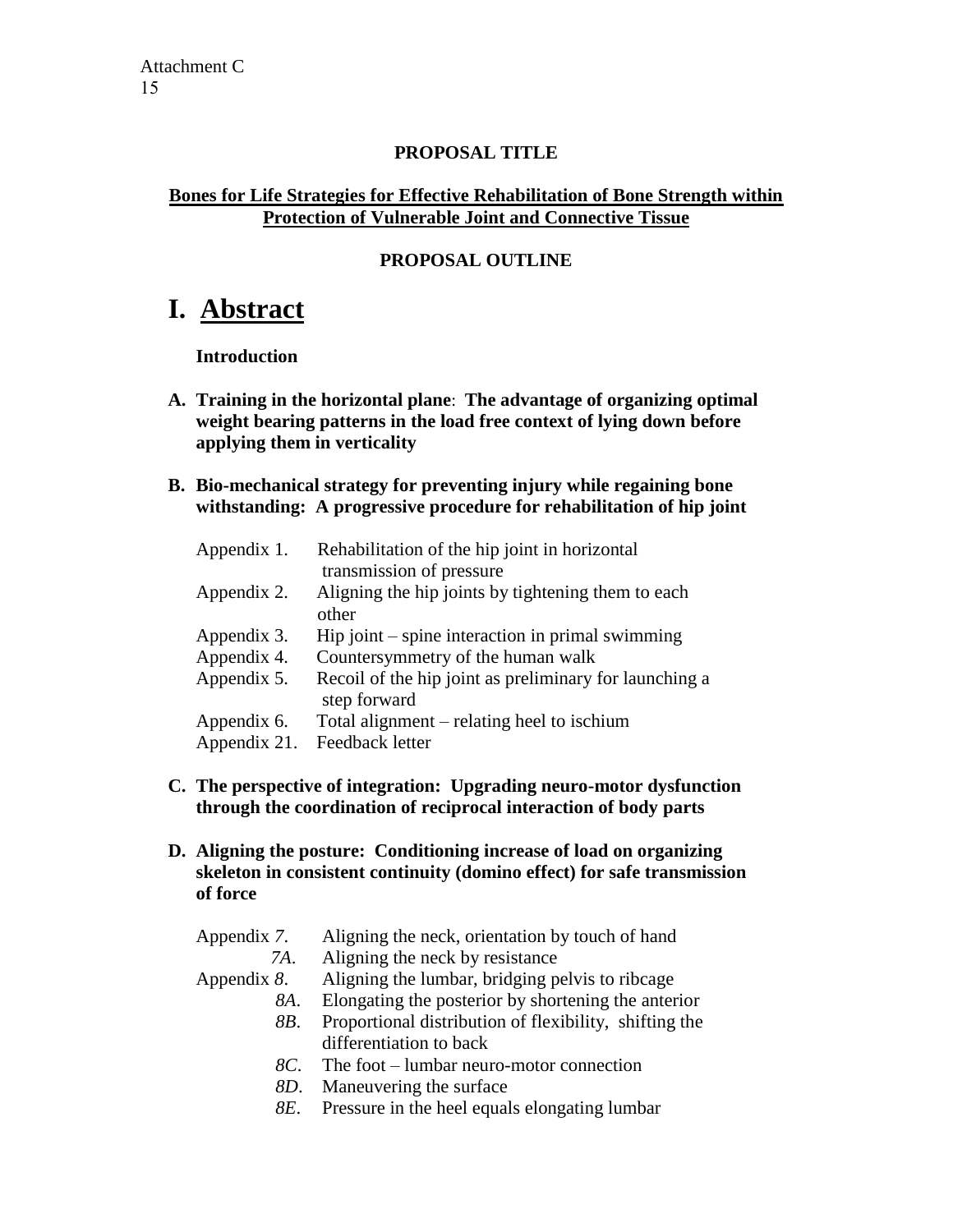|             | 8F. The neutral point of the lumbar |
|-------------|-------------------------------------|
|             | 8G. Support by means of a wall      |
| Appendix 9. | Restoring springiness of the knees  |
|             | Appendix $10$ . Aligning the feet   |

#### **E. Patterns of pre-cultural locomotion: Training in primal movements to achieve anatomic balance between muscle investment and bone morphology**

| Appendix 11. | The wave and axis principle                                    |
|--------------|----------------------------------------------------------------|
|              | Appendix 12. Balancing force and morphology in the function of |
|              | creeping                                                       |

- **F. Auxiliary means for securing safety of joints in dynamic movement**
- **G. The relationship between resistance of bone to a load and the alignment of posture**
- **H. The neurological clue for bone strengthening through principles of vigorous walking**

#### **I. Examples of bio-mechanically-efficient dynamic training**

| Appendix 13. | Bouncing on the heels                                |
|--------------|------------------------------------------------------|
| Appendix 14. | The function of pulling: strengthening by resistance |
| Appendix 15. | The function of climbing: strengthening through      |
|              | reversing proximal and distal                        |
| Appendix 16. | Safe lifting of weights: direct biomechanical        |
|              | motivation for the strengthening of bones            |
| Appendix 17. | Carrying a load on the head: strengthening by        |
|              | relating the polarities to each other                |
| Appendix 18. | Safe jumping: the ultimate teacher for withstanding  |
|              | load                                                 |

# **II. About the Feldenkrais Method of Awareness Through Movement and Functional Integration**

Appendix *19*. The Feldenkrais Method

# **III. About Ruthy Alon, Creator of the Bones for Life Program**

Appendix 20. Measurements of bone density, Tel Aviv, 2004.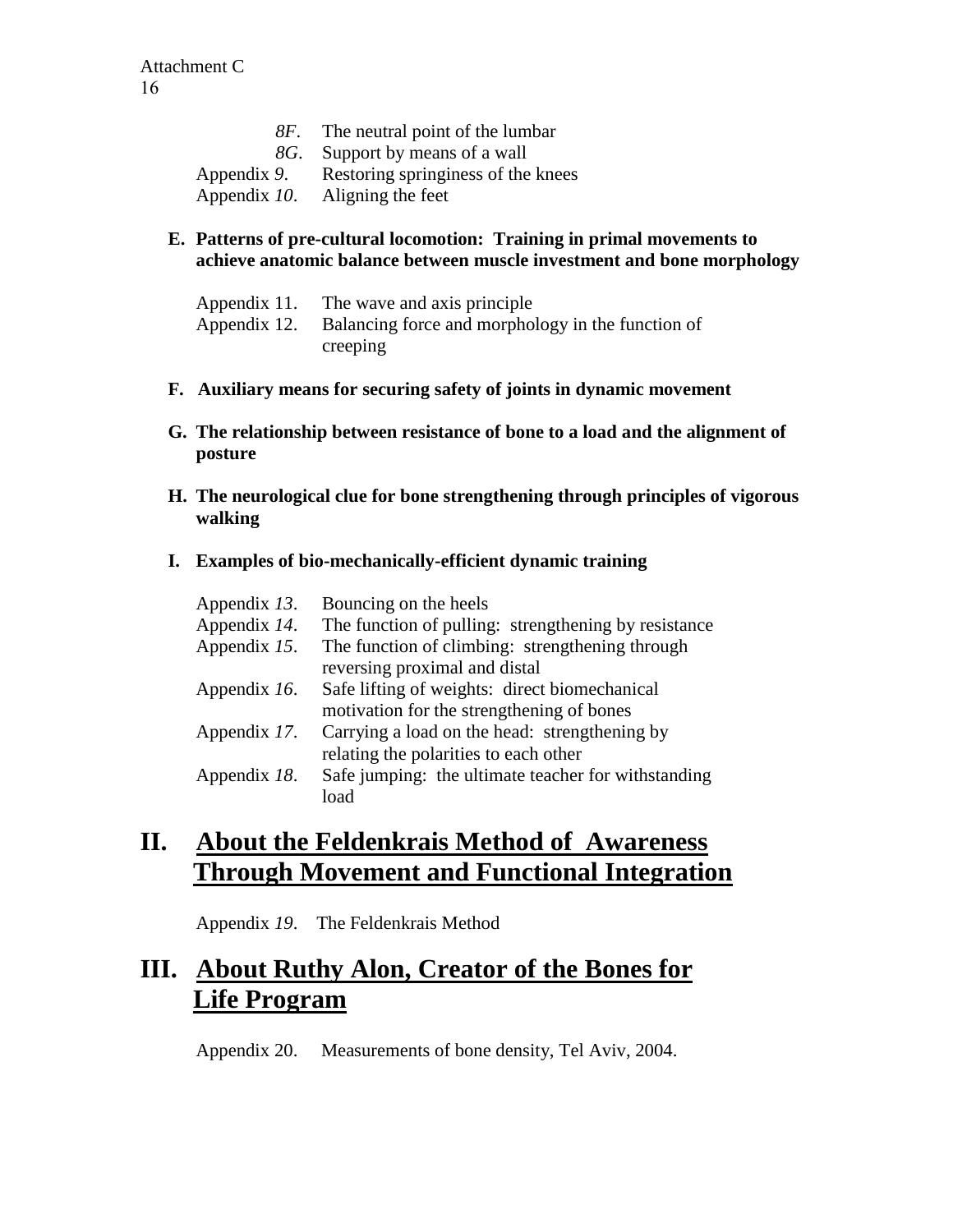# **I. The Abstract**

### **Introduction**

The Bones for Life program (BFL) offers a regimen of dynamic weight bearing exercise which demonstrates efficient and safe stimulation of bone strength. The efficiency of the program is focused on basic bio-mechanic principles of pre-cultural locomotion which were proved functional and bone-withstanding throughout eons of generations. Regaining the original potent patterns of movement is achieved by improving the quality of coordination between all corresponding parts of the body, and adjusting proportional distribution of labor for safe dynamic functioning, thus minimizing risk to vulnerable joints and connective tissue.

The success of the natural movement to transform increased force, as produced in a dynamic movement, into a stimulus for strengthening bone is conditioned on a safe design of the skeleton in action. The Bones for Life program trains people to organize their posture into a continuous alignment for effective transmission of weight bearing load. Following the consistency of a domino effect, this force is transmitted from foot to head without loss, deviation or compression.

The skill to design the ever-variant skeleton into a streamlined functional alignment is advanced somatic sophistication which cultural man needs to relearn. The Bones for Life program is committed to sharing this somatic learning of bone strengthening with the public and is honored to offer it to astronauts for training pre, during and post flight.

The Bones for Life program is offered as a working protocol for rehabilitation of bone strength and morphology. To date, a few hundred participants, mainly women of mixed ages, in fourteen countries have learned the Bones for Life program. Systematic measurements of two groups were taken in Tel Aviv in 2002 and 2004. The regimen consisted of meeting for four hours once a week over a four month duration. It was also assumed that participants would exercise between meetings. More than 50 percent of the participants showed quantitative improvement in bone density. (See Appendix *20*. Measurements of bone density, Tel Aviv, 2004.)

In addition to the measured achievements, most of the participants provided subjective feedback about the improvement of quality in their uprightness of standing, their readiness to move, their enhanced capability to perform daily functions, and their feeling of a biological optimism.

The program offers a new paradigm of strategies for awakening the intelligence of movement management. It involves deprogramming counter-productive disturbances and arriving at optimal functioning.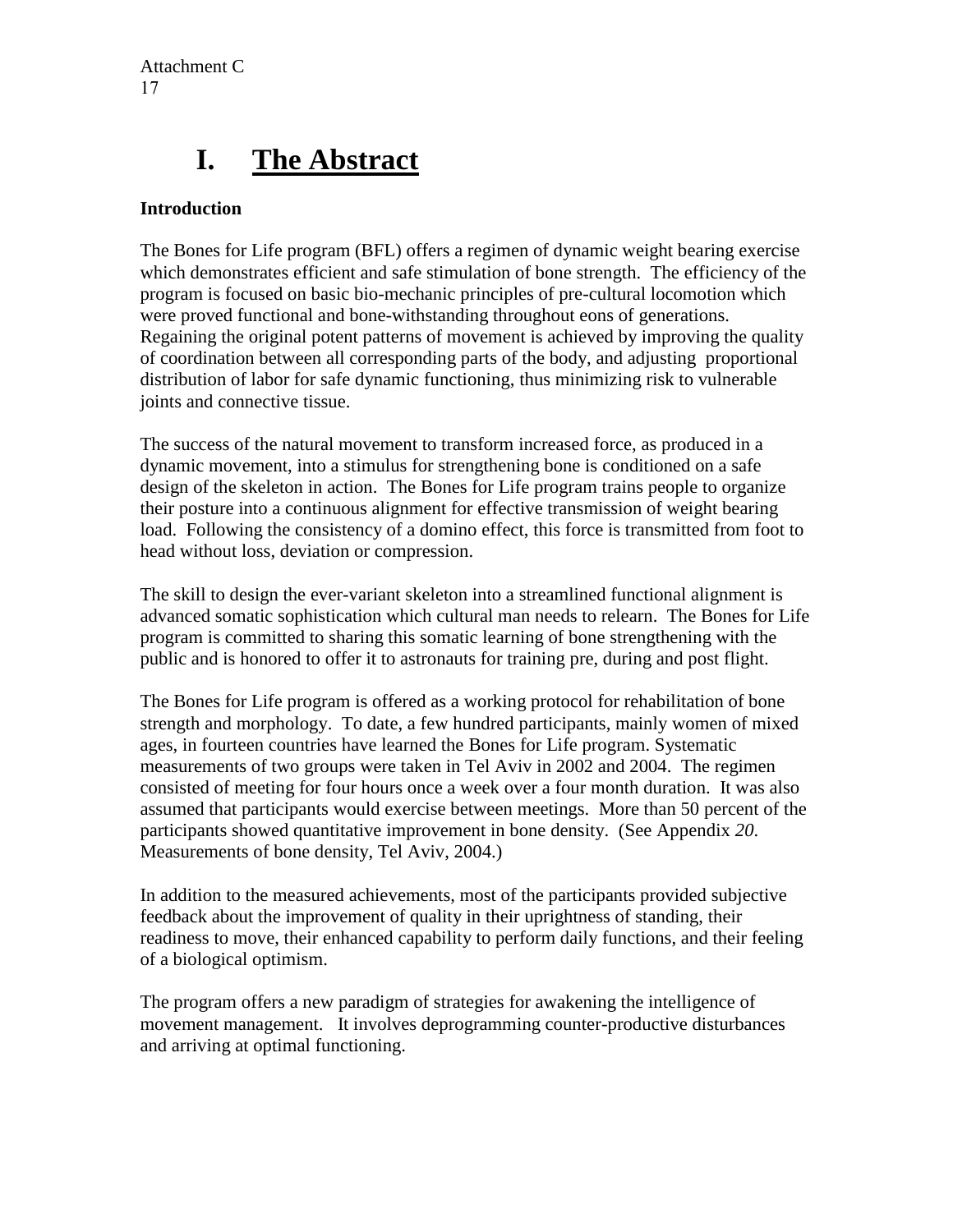## **A. Training in the horizontal plane**

A reorganization of function can be more easily regained when training begins in the lying down position. The effect of the weight bearing pattern of organization can be applied in the horizontal plane with the advantage that it provides a greenhouse condition for learning. Supported by the floor, the practice is freer of risk, adjustable to the individual, and allows clearer observation of the desired coordination which can be carried out with less resistance.

The program gives guidelines for how to push a wall with a hand or foot while lying down, with the purpose of aligning the whole skeleton in continuity for the experience of a well-controlled and modified transmission of pressure effect. The provided impact tones the whole body in the characteristic strength, similar to the experience of vertical weight-bearing movement. Mechanically, the solid plane of the floor navigates the transmission of pressure to its optimal efficiency and reduces deviations and shearing stress. Repeating these anatomically correct movements over a period of a few weeks gradually increases the tolerance of bones to withstand load, and builds up their strength.

The Bones for Life strategy for regaining a correct weight-bearing function safely and within a short period of time begins by establishing the functional pattern while lying down. In the second stage, the skeleton loading is done in supported standing by a wall or in a harness, consisting of seven meters of cloth wrapped around the body, and finally, in an independent standing. In this way, the dynamic challenge is increased without compromising the safety of bone morphology.

## **B. Bio-mechanic strategies for preventing injury while regaining bone loss**

As an initial stage in addressing a dysfunctional joint, the Bones for Life program suggests stabilizing the joint while the rest of the body is engaged in a pattern of walking movement. Neutralizing the isolated joint and inhibiting its participation in the general movement is a device to de-program the dysfunctional pattern.

The selective inhibition of the joint is done either by tying it in a harness or by a directed self-touch of the hand. This limits its movement mechanically, and more importantly, alters the operational concept of movement management. Isolating the site of the disturbance, the dysfunctional joint, and performing the full function without it, establishes a more supported distribution of labor and educates both the joint and the rest of the body to improve the quality of the function.

The neuro-motor revolution in the organization of the body, which takes place as a result of this selective inhibition, is sometimes immediate and remarkable. The effect stays afterward even without the inhibition, thus indicating the potential of the organism to change and update its habitual patterns according to its subjective experience. The program uses experiential checks before and after functioning in order to asses the effectiveness of the process.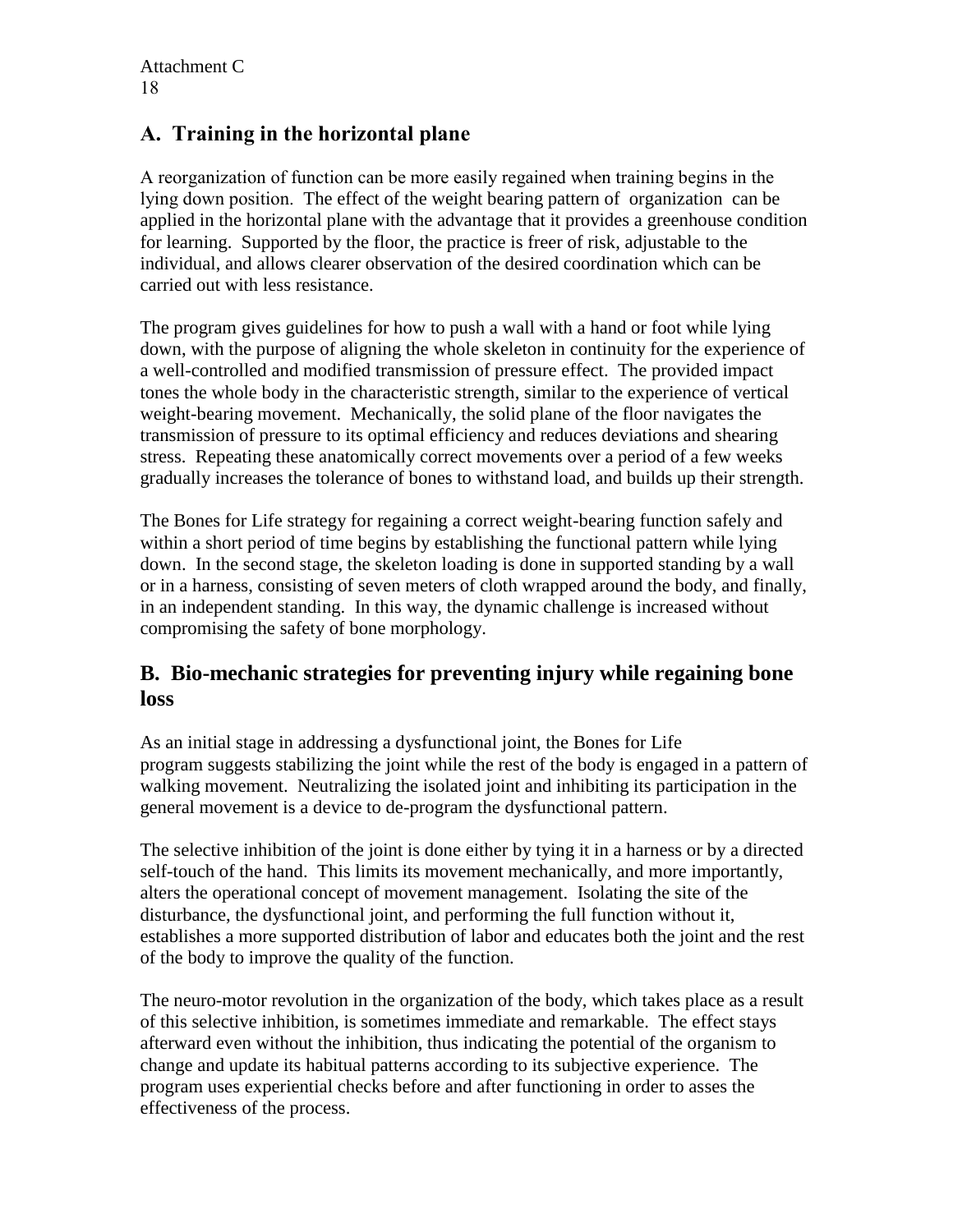#### **Appendix** *1-6***. Examples of a progressive procedure for (1) rehabilitation of a vulnerable hip joint and (2) organizing it for safe weight bearing**

#### **Appendix 1: Rehabilitation of the hip joint in horizontal transmission of pressure**

"Bicycle" is the process for articulating the spine while inhibiting the hip joint. While lying on his side, with the vulnerable hip on top, the person is guided to push a foot to the wall and produce a transmission of elastic force throughout the body. The upper hand holds the trochanter together with the pelvis and causes the leg and the pelvis to move together as one unit without relative movement between them.

Returning from the wall, the counter pressure streams from the foot to the head through the well-aligned hip joint, without changing it and without risking it in erosion or in painful resistance. This provisional fixation of the hip joint, by the help of the hand, trains both the joint and the body to respond to pressure by organizing a structural alignment that is consistent and safe.

Through several variations in the process, the pelvis, which is welded to the leg that is pushing the wall, is being moved in a pattern symbolic of riding a bicycle. The leg is trained to maintain the safe disposition of the joint while performing a complex movement. Lying on the floor allows the lumbar to refrain from overreacting to the circle made by the pelvis and avoid getting compressed as a compensation for the inhibited hip joint.

The adjustment which is demanded in the movement takes place in the vertebrae of the spine, free of the hip joint or the lumbar. In this way, a more desired anatomical proportion of functioning is achieved all over the body. By a subjective test of the way the body leans on each leg before and after the process, people report a meaningful relief in withstanding of load on the joint that was treated in the process.

#### **Appendix 2: Aligning the hip joints by tightening them to each other**

In another process called "A Narrow Pelvis," stabilization of both hip joints is achieved simultaneously by tightening them to their origins in the cavities of the pelvic bone. This is accomplished by tying them in the harness or by thrusting the glutei's with two fists toward the center, while performing different variations on the formula of walking. The coordination of drawing the hip joints closer together is learned first in lying down, and is subsequently transferred to the vertical reality.

Inhibiting the loosened joints to avoid a risky deviation under the pressure of weightbearing movement secures their safety and enhances verticality.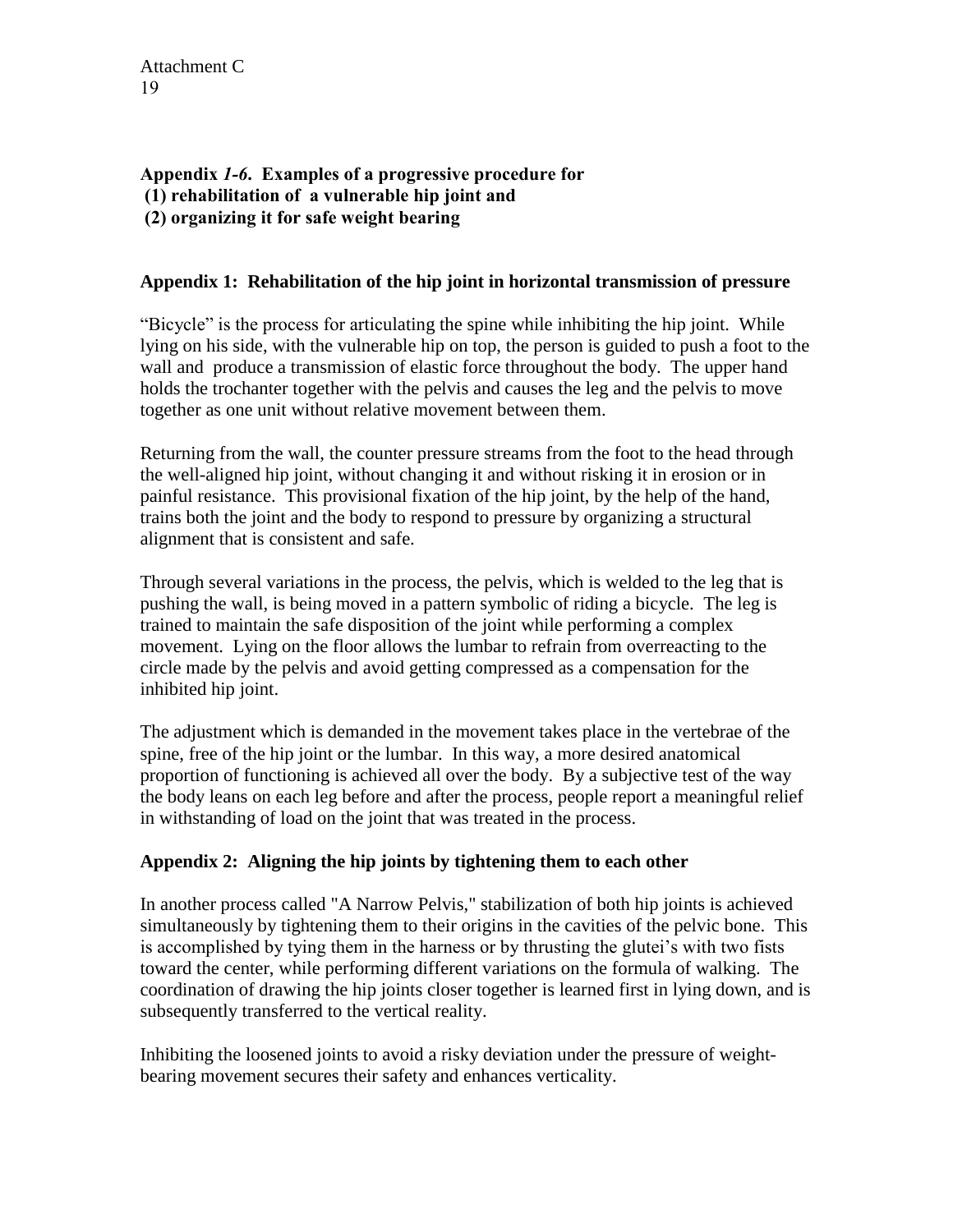From an anthropological point of view, the distance between the hip joints of the bypedal vertical human is shorter than that of quadrupeds. But the distance in female skeletons is wider than that of male skeletons, probably due to the need to give birth. It might be that this elicits the more undulating style of walking in women, which increases both the load on the joint and the risk to shake it out of safe alignment.

After experiencing the process of "Narrow Pelvis" people walk more uprightly and more determinedly in forward direction; they produce a greater impact of springy pressure with each pulsating step.

Since any energy works to reestablish the pattern of the context in which it was active, walking while tightening the hip joints reinforces their stability. Being an integral function of nature, walking adjusts each part of the body to the secured joints and increases the chance that their new alignment will be accepted by the whole body.

Tightening the hip joints by self-touch of the hand over a period of time can be an easy and available reminder of the morphological alignment of the bone within dynamic movement.

#### **Appendix 3: Hip joint, spine interconnection in primal swimming**

In a more advanced stage, the range of free movement in the joint is attended to. The model of the prototype of primal swimming is used in the pattern of the frog to clarify the optimal relations between the movement of the hip joint and the response of the spine.

While lying on his back, the person is trained to increase the range of movement in the hip joint when the knee bends to the side, with or without the rotation of the rib cage and the pelvis. The person also trains in the whipping of the leg and straightening it in order to propel the actual step forward, while the joint is closing the leg to the front and aligning the leg with the body on its longitudinal axis. This is done for each leg separately and both of them together. Working on each side separately allows for observation of differences and consideration of personal limitations. This sensitivity is essential for restoring the functioning of the joint and adjusting it to the rest of the body with the body's consent.

#### **Appendix 4: Counter symmetry of the human walk**

Observations of the exchange of roles between one side and the other in walking is learned in a process called "Bow and Arrow". In this process, a person pulls close to the body one leg while the leg is straight in the knee, in a sense of shortening it; and the other leg, bent in the knee, pulls away from its origin in the pelvis in a sense of elongation. The capacity to cultivate a different design suitable to each side simultaneously brings more fruitful results than a symmetrical operation. Specifically locating the difficulty of the vulnerable hip joint in the function and adjusting the counter joint to that limitation calms it. From this neutral point of acceptance, it is possible to begin to develop the capacity of the vulnerable joint to move with further success.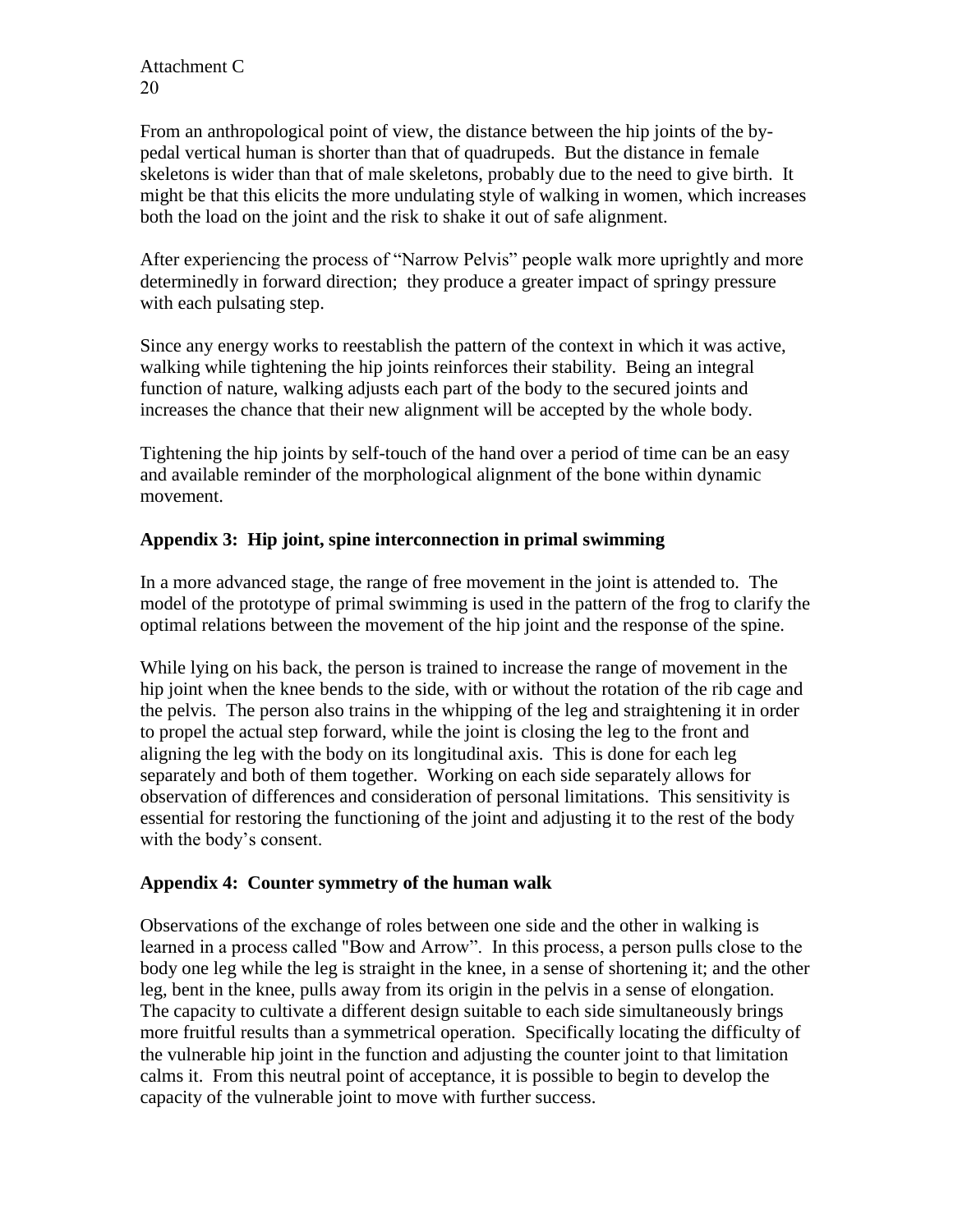This strategy is transferred afterward to standing while leaning the back against a wall, and finally, it is applied in free walking. The body is willing to adopt an organization which provides a sensation of comfort and safety, and it corrects itself. There have been cases of people with injured hip joints who improved with meaningful relief from only the process of "Bow and Arrow".

(See Appendix 21. A feedback letter from a woman who had a long history of an injured hip joint and gained improvement through the "Bow and Arrow" process.)

#### **Appendix 5: Recoil of the hip joint as a preparation for launching a step forward**

The withdrawal of the hip joint backward is a phase in walking in which the leg behind is thrust to the floor right before detaching for a step forward. The range of the step is conditioned on the capacity of the hip joint to open its angle backward. The recoil of the hip joint is studied in the program in a sitting position with the back leaning against the wall and the hands pushing on the floor, producing a weight-bearing force that slightly detaches the pelvis from the ground. In this position, when the pelvis is free to maneuver, the Achilles tendon of one leg rides on the bottom of the toes of the other foot, allowing the feet to initiate a backward thrust of the upper leg. Training the hip joint to withdraw backward in this way recapitulates the potential range of its movement and widens the step in walking. After the process, people run with bigger steps and with more emphasized pulsating impact in the confrontation of the foot with the earth, which increases the momentum of vigorous movement.

#### **Appendix 6: The total alignment; relating the heel to the ischium**

This process is about challenging the range of movement in the hip joint in relationship to the response of the spine. While lying on the back with bent knees, the person brings the heel of one foot close to the ischium of the other leg, The knee bends to the side horizontally while being supported on some elevation. In this movement, the spine is confined to twist in a certain way, in order to allow both the opening of the angle in the hip joint and the bending of the knee on the side. Pulling the foot with the opposite hand or with the help of a strip of cloth, and dragging the thigh to a more congruent continuity with the line of the spine, the whole body adjusts itself to support the opening of the joint.

Maneuvering the body in relation to the motionless and open joint reverses the roles between the proximal and distal and releases another range of movement in the joint, which might not be used in habitual walking. In cultural walking the task of adjustability is usually carried out by the hip joint. In free walking there is no confinement to articulate the stiff vertebrae of the back. However, while lying on the floor, with the hip joint open, with the knee dragged to the side, the spine has no choice but to use its flexibility. Experiencing the expended option of movement in the hip joint, which is registered in the functional memory as the primal pattern of creeping, allows it afterward to align itself more accurately toward the front.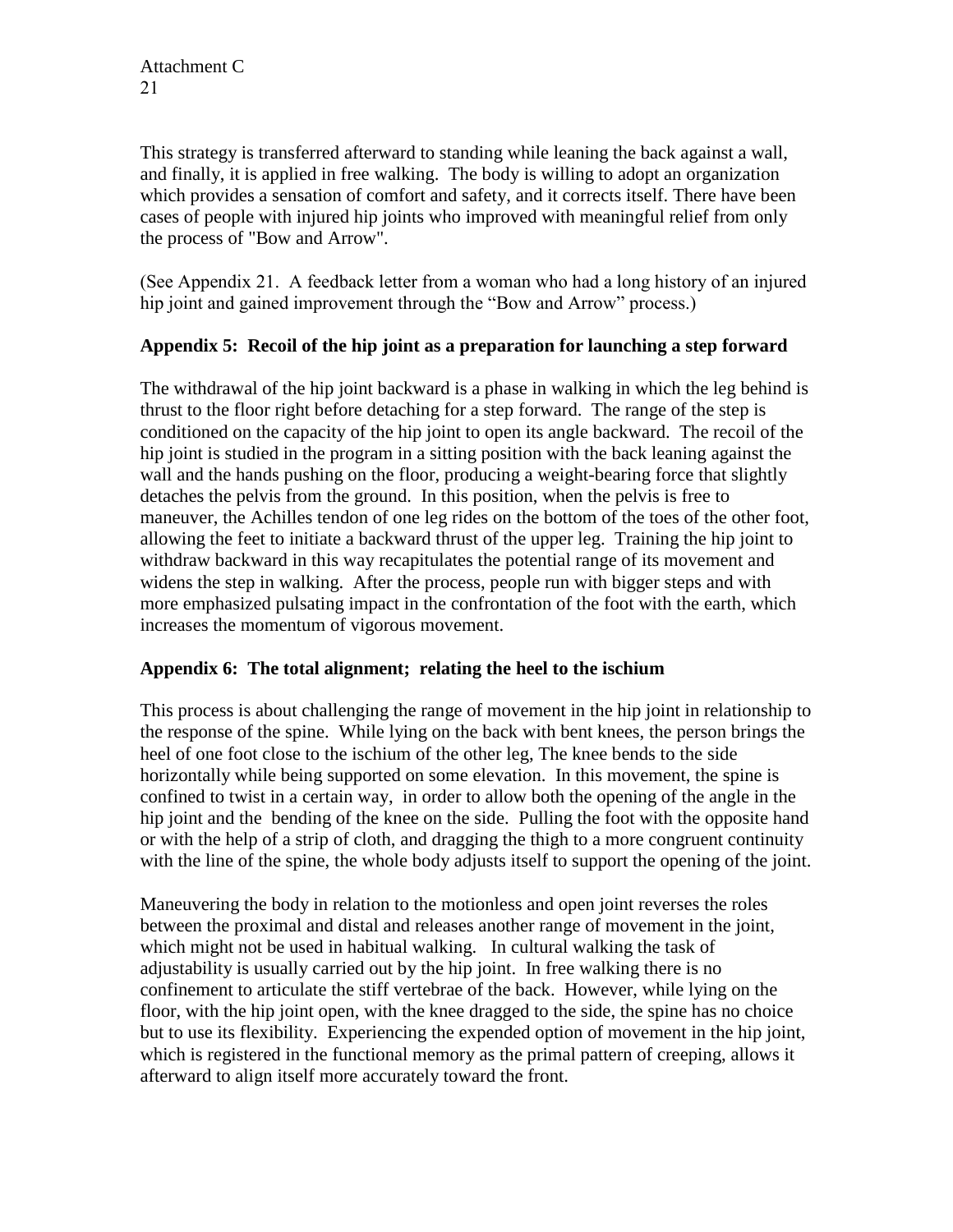At the end of the process, the spontaneous alignment of the legs to the front is very impressive; it results in more upright posture and upgrades the walking to its optimal vitality, the two components of the potential of bone strength.

#### **Appendix** *21***. Letter from a woman who got relief from her painful hip joint through the BFL process Appendix 21: Feedback letter.**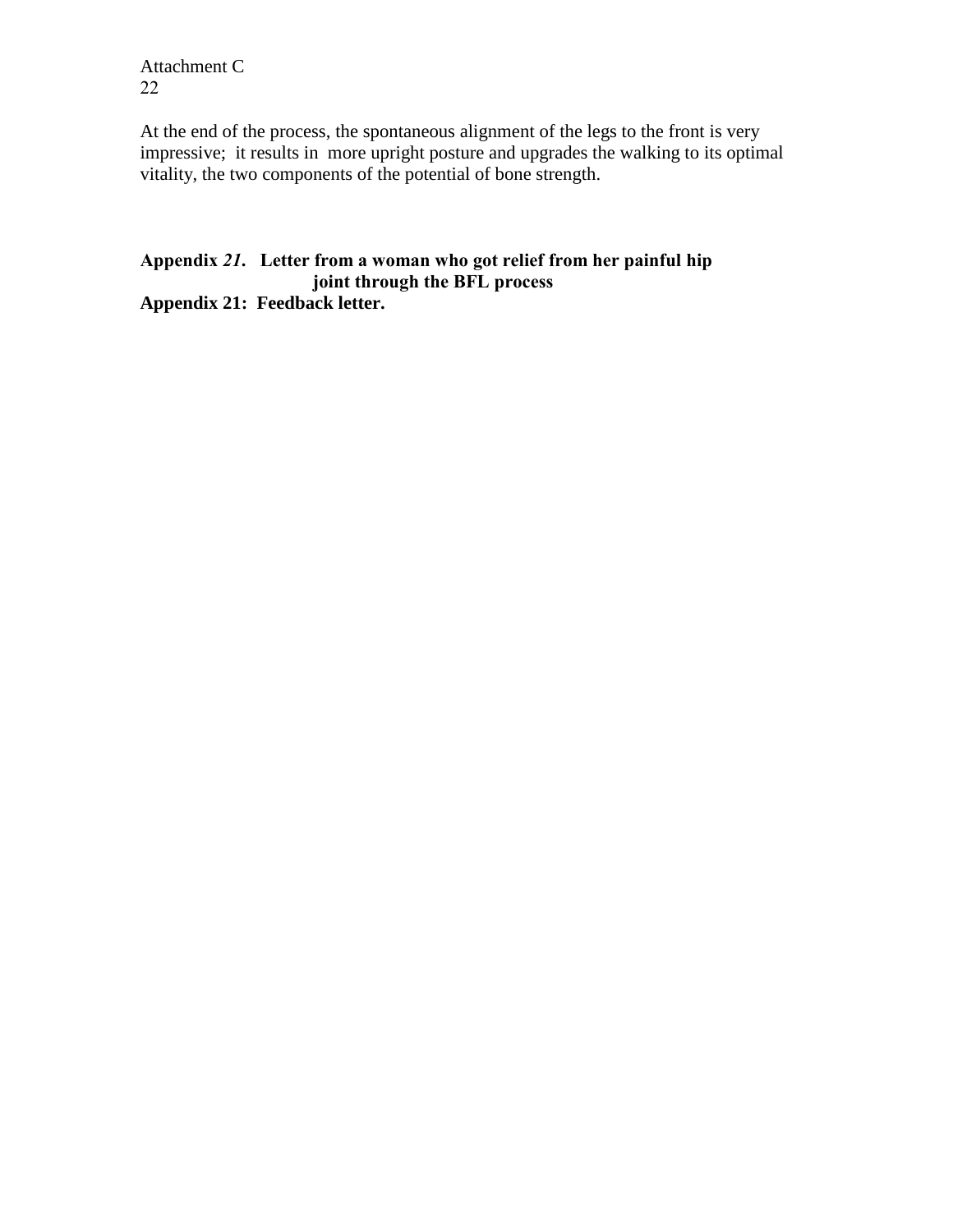Elspeth Terry 76 Upland Road Kelburn Wellington New Zealand

To dear Ruthy Alon,

February 5, 2004

It was wonderful that you would come this way again. When I came to your first three day workshop years ago you were an inspiration and I was only too happy to be able to work with you again.

My age is almost the same as yours, I am 72, and seeing your graceful easy movement it gave me a determination to challenge my difficult hips.

There is significant arthritis in my lower back, lumbar vertebrae 3 4 5 and in my right hip - the left hip was replaced in 1997.

The left hip was fine, no pain and easy movement for three years after the operation, until I slipped accidentally and dislocated the prosthesis. Then because of the damage to the supporting capsule it dislocated again easily – four times that year and twice the next. I was told a revision with further surgery was necessary (by three orthopedic specialists) but my senses told me that the rate of dislocations were decreasing and there was a chance that the body was healing itself.

Elke Dunlop helped tremendously teaching me to move in a balanced way again, using Feldenkrais Methods both in private lessons and in regular classes. I also had sessions of deep tissue massage with a highly trained therapist which helped to move the scar tissue and relax tense muscles. Now after two years clear of problems, the orthopedic surgeon has given the all clear to live carefully but normally again.

Then this year you returned to New Zealand with "Bones for Life", a course that was appropriate for my age and my problems as well as for younger people. I felt very fortunate.

Coming to the workshop having recently moved house and done extensive renovations my back was tired and a bit twisted, my hip was stiff and I could not walk easily. It was wonderful to be able to find the relief the movements gave, to be able to move gently, gaining confidence as I did, allowing the muscles to release and allowing the normal movement to re-establish.

It was easy to feel confident of the expected benefit. Lying on the floor, pushing against the wall, with feet or hands to imitate the pressure of gravity, it became obvious that the movements which were difficult when standing were in fact possible and comfortable! Also the alignment of the spine quietly improved when the movements curved the spine to turn and return naturally.

So on each day in the "Bones for Life" course I moved further from stiff and sore, towards fluid movements, so that gradually it became possible to run!

It was also possible to jump and bounce - in the supporting 7m, winding cloth. All in three days! Now I have freedom to move easily again and movements to remember.

All I can do is say a very heartfelt thank you.

Lespeto Q. Ring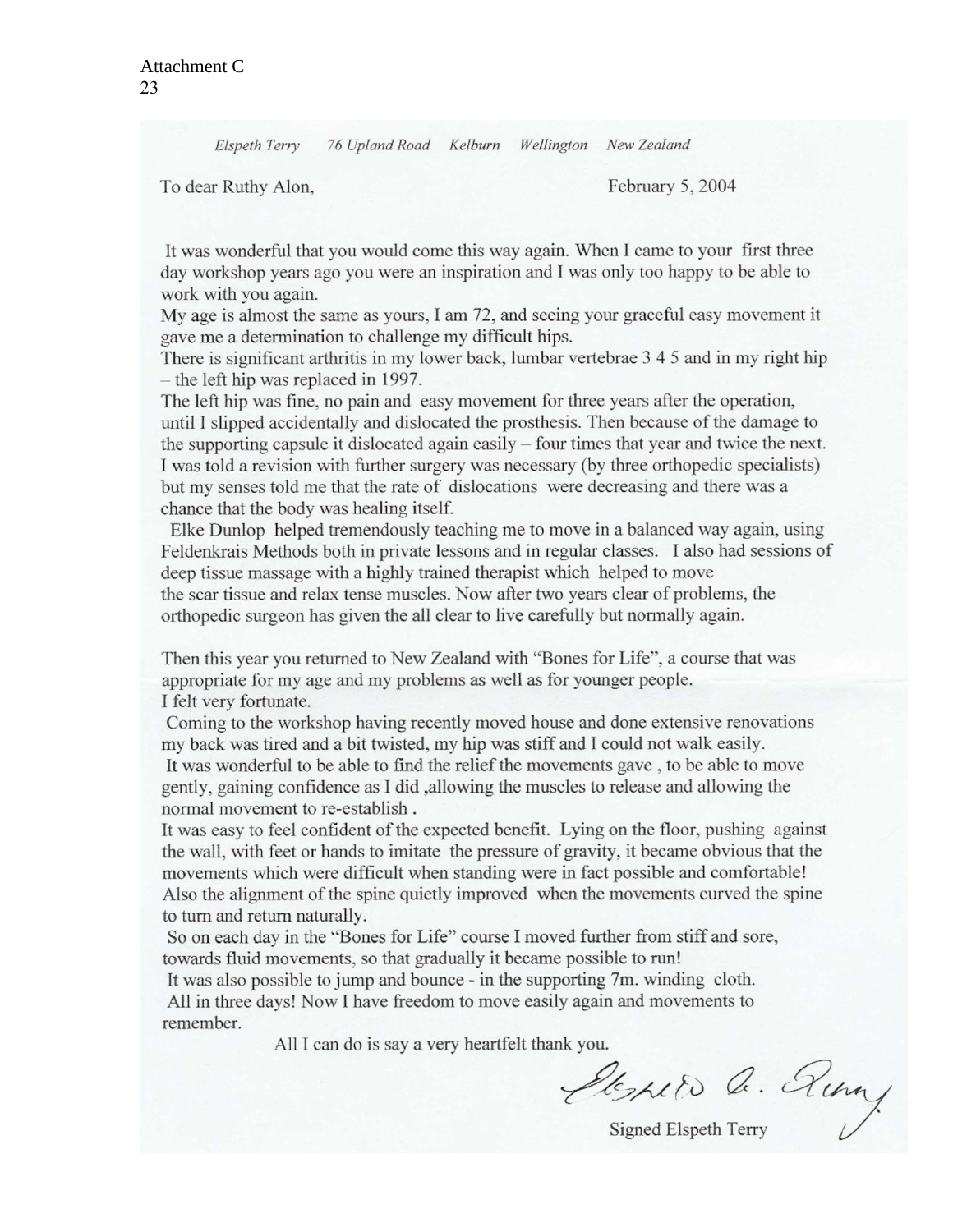## **C. The perspective of integration: A key to upgrading function by coordinating the reciprocal connections throughout the whole body**

An essential countermeasure in reducing injury and dysfunction is integration which enhances the cooperation of all body parts in support of one intention. The reciprocal conditioning of each part on the whole is a characteristic principle of every living organism. Healing an injured joint or tissue and bringing it back to efficient activity is carried out more easily when the corresponding neuro-motor responses throughout the network of the whole of the body are readjusted as well. The organism identifies the pattern of harmonious integration and interprets it as capacity. Insisting on producing a local and isolated change will tend to create resistance and frustration, whereas organizing first the entire body to support the change is like setting most of the puzzle in place; and just completing the final piece is not as difficult. In this way it is possible, for instance, to (1) improve vulnerable lumbar by making the knees springier or (2) to align the neck by drawing out the chest and pushing a foot onto the floor.

## **D. Aligning the posture: Conditioning the increase of load on organizing the skeleton in continuity of the domino effect for the transmission of pressure from foot to head with no loss and no compression**

Only when the posture is organized in the consistency of a domino effect is it possible to withstand weight-bearing movements without injury. A well-organized posture is a basic pre-condition for any dynamic activity. The configuration of the posture will determine if the confrontation of the body with gravity will work to strengthen the bone or to erode it.

Changing posture is a transformation of an habitual style of moving which is as persistent as an addiction. A direct interference in an attempt to correct the façade of the posture against the tendency of the body is not valid for a long time and, in any case, feels artificial. The Bones for Life program deals with this issue and offers a number of simple short cut strategies which challenge the habit and inspire a spontaneous re-organization of a more useful alignment.

A large part of the program is devoted to aligning a weight-bearing posture in an economical way of standing, in which every part allows its full weight to lean on the part below, with muscles exempt from investing in verticality and free to produce action. Many processes end up with a quality of well-equilibrated standing, and people are able to stay in it for a long time without becoming preoccupied. Learning to align the body in an anatomically correct way brings to people a feeling that can be described as "reconciliation with the vertical".

Participants say that the main benefit of the program is the relief of the posture that becomes upright by itself, whereas the strengthening of the bone is the bonus.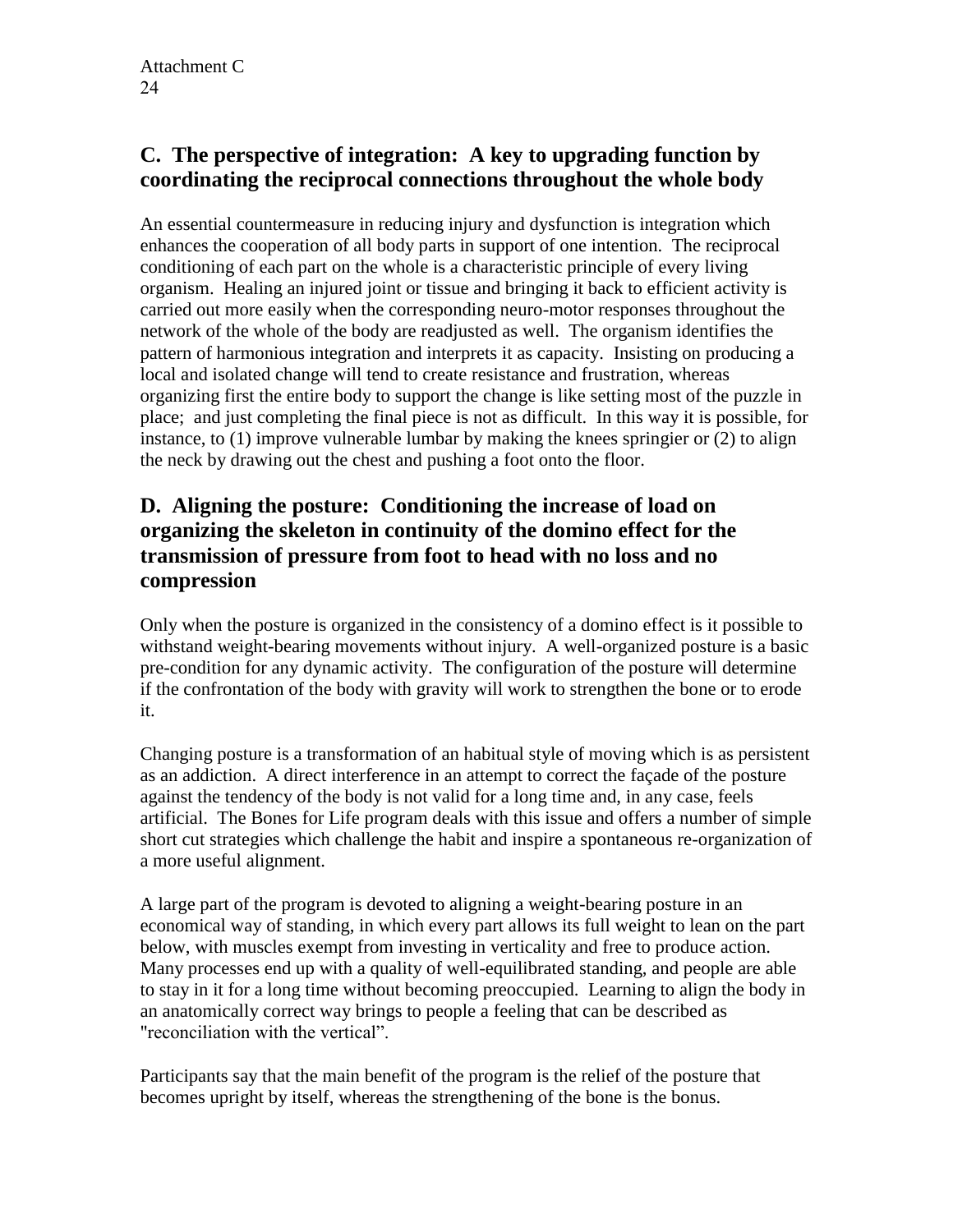### **Appendix** *7-10***. Examples of spontaneous alignment of neck, lumbar, knees and feet**

#### **Appendix 7: Aligning the neck; orientation by touch of hand**

A simple and immediate device to align the neck is to put the palm behind the neck, with the little finger at the base of the skull and the index finger on the protruding seventh cervical vertebra. The thumb can rest on the shoulder for stabilization. Opening and closing the spaces between the fingers, while they keep in contact with the skin of the neck, helps to observe changes in the length of the neck and its line. This device enriches the awareness with the orientation of the hand in order to decipher the posterior arrangement that is sometimes obscured from consciousness. Succeeding in opening the fingers to elongate the neck, while maintaining the verticality of the front of the face, brings a transformation which places the head more directly on top of the, so that the projection of the crown of the head is over the tailbone. In this way, the posture is organized to secure a consistent passage for the transmission of pressure that will not be blocked in the neck and will not cause it damage.

This re-alignment of the neck is produced, not from an expectation that the vertebrae of the neck themselves will create the change, but rather by inviting the cooperation of the rest of the body. The neck can straighten with the help of a certain drawing up of the chest, which derives its power from the foot that emphasizes the impact of stepping on the ground in the pulse of stepping. In this way, the alignment of the neck is being achieved, not by forcing a local correction, but rather as an integral function of the whole body which sets itself more efficiently to confront gravity. This is what makes the correction organically valid.

After the neck is aligned, if a rhythmic movement of the whole body is added—such as walking or running in place—the adjustment of the neck is reinforced and deepens. The energy of the walking works to reinforce the context of the pattern in which it was done. The function determines the structure. Throughout the Bones for Life program, rhythmic movement is applied to each achievement of improved structure. This is mostly through a movement that the body understands and is skilled at—the full movement of walking. The integral movement of walking engages every part of the body and organizes it to adjust to the change that was achieved in the specific site, and to support it.

It is possible to repeat this device sometime during daily life, not only at the time of exercising. In time, this simple device can serve for weaning the impulsive tendency of the civilized man to overreact and compress the neck with any other effort of the body. The vertebrae of the neck, being more flexible than the other links in the chain of the spine, volunteer to do more of the work and in this way, create a biased distribution of labor.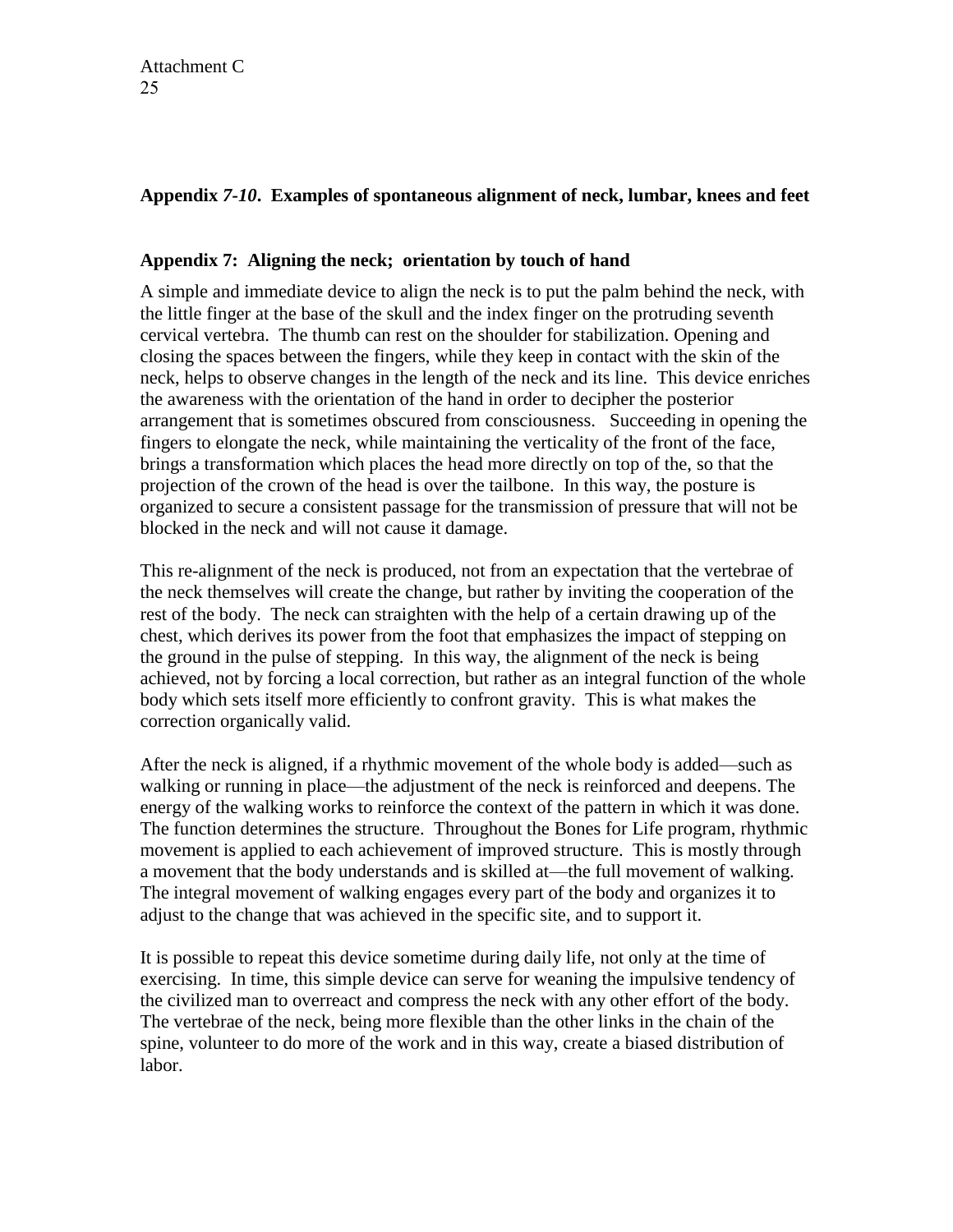When only the neck is being used for mobilization, the back becomes lazy, and the neck becomes eroded. If the work being done is at a high level of dynamic impact, the injury to the neck can be serious and exercising cannot continue. Moreover, people might develop a negative predisposition of being threatened by the exercises. In a well-organized body, the vertebrae of the back are doing the main work, and the neck has just to complete the directing of the periscope of senses precisely to the target.

#### **Appendix 7a: Aligning the neck by resistance**

Another device to align the neck is to insert the bent knuckle of the index finger between the teeth with an intention to stabilize it, while the in-curve of the neck aims to move backward and withdraw against the resistance of the finger in the teeth. The neck straightens and the person gains control over the alignment of the neck. This polarized pull reinforces the straightening of the neck and clarifies its dynamics. The challenge is to re-educate the neck and the corresponding network all over the body to allow the neck to straighten.

At the beginning, people train by using the knuckle of the index finger between the teeth; afterward, without it. It is easy to apply this strategy in daily life, especially when performing functions which challenge the confrontation with gravity like in moving from sitting on a chair to standing, in walking, or in bouncing on the heels.

The strategy of the bent knuckle between the teeth guarantees that the increased load in intense movement will not be held in compression between the vertebrae of the neck, but rather, will stream on and will allow the neck to form a reliable bridge between the body and the head.

The secondary benefit of aligning the neck so that the top of the head is projected on the spine is in designing a body language in which the head is being carried in a stance that radiates assertiveness and leadership.

#### **Appendix 8: Aligning the lumbar: bridging pelvis to the ribcage**

The first stage in restoring a vulnerable lower back is to stabilize the lumbar and to limit its articulating in order to enhance a more reliable bridge between the back and the pelvis. The goal is to have a lower back that is not easily over articulating with each physical assignment. It is possible to create an alternative bridge to the lumbar by tightening the back of one hand to the curve of the lower back. Opening the tightened to the area of the lumbar, allows the hand to serve as a supporting scaffold for the back. The hand becomes a reliable support, which helps to keep the lumbar from contracting and releases it from its impulsive over-recruiting. It is possible to add this support to the activities of daily life and especially during exercising.

#### **Appendix 8a: Elongating the posterior by shortening the anterior**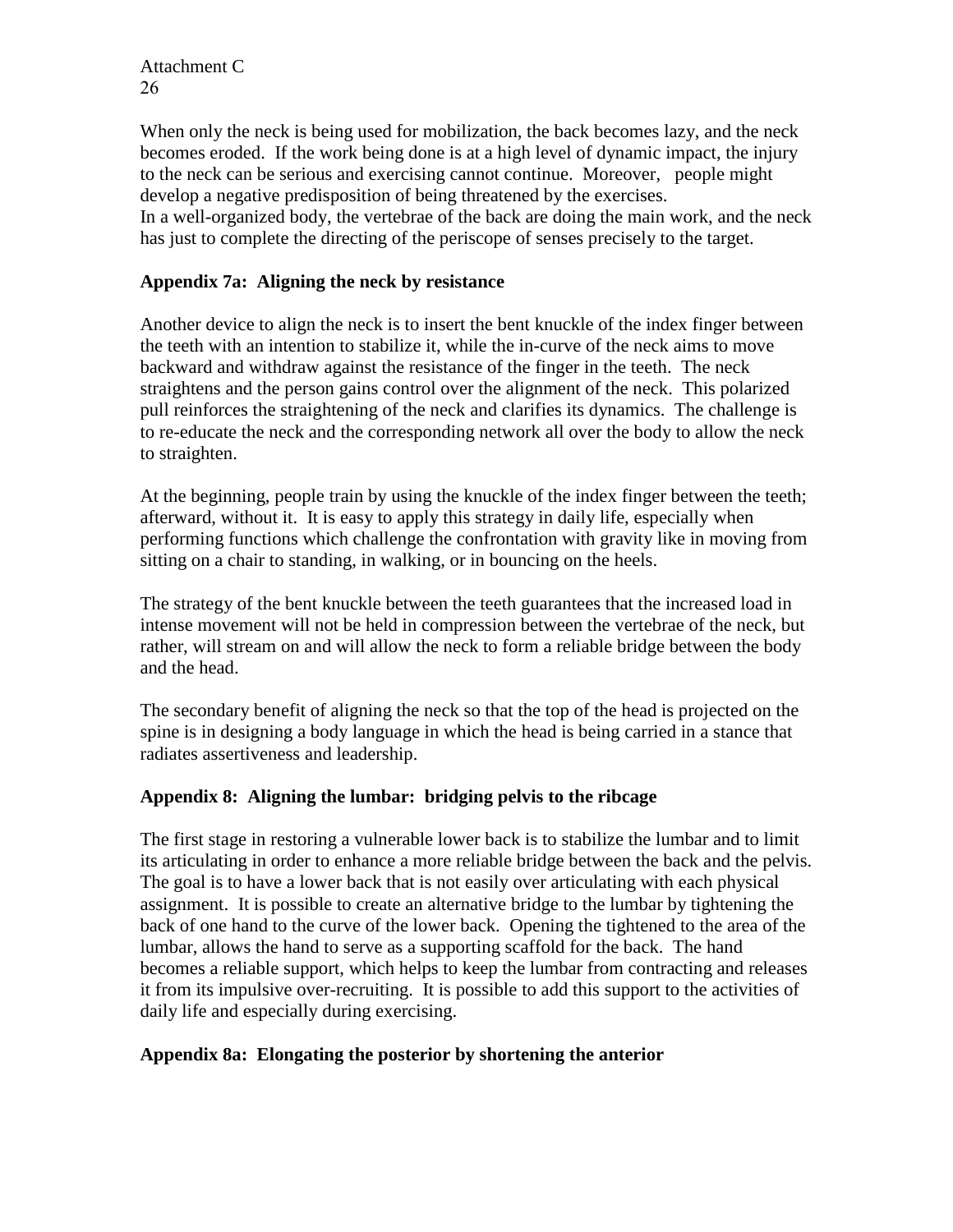A more sophisticated device for releasing tension in the lumbar is to pinch the tissues of the abdomen between the thumb and the fingertips from the pubic bone to above the umbilical, in a way that shortens the anterior of the belly. As an unavoidable result of the shortening of the front, the spaces between the posterior processes of the vertebrae open, and the length of the lumbar is released and straightens. This use of the hand in front can maneuver the blind zone behind. There is an advantage to this indirect approach. Trying to intentionally change the alignment of the lumbar behind, is very difficult to do in the rate and with coordination that will suit the rest of the body. The use of the hand in front leads the body itself to initiate the change, bringing the result not only in an easier way but also in precision and harmony.

It is possible to verify the improved alignment of the lumbar by putting the other hand behind the lower back, and sensing how this area allows its length to be released. As a result, the pelvis too can suspend downward, when the hand in front is shortening the length of the belly.

In order for the lumbar to be able to adjust and to create this transformation from in-curve to straightening, the knees have to be in a springy orientation. This means having the knees open to change—not straight and not bent. It is preferable that in the beginning of the training the feet are located on the floor in a step stance, which implies movement and facilitates change.

Achieving comfortable alignment of the lumbar, which one can do for him- or her-self at any time, can be helpful when there is a feeling that the back is accumulating tension, especially during activities that can risk the lumbar, such as the peak moment of increasing effort against gravity when getting up from a chair, climbing steps, brisk walking, or bouncing on the heels. Even a slight hint of maneuvering the lumbar by shortening the front can prevent its vertebrae from over-reacting in a sharp compression of its curve.

This device can change the style of walking. With the hand shortening the front, the lumbar can complete the missing phase of the full wave and reach the instant of a released out-curve, which can balance the in-curve, with each step. When the trajectory for the transmission of force from the foot is open in the lumbar for a streaming force, every step in daily life acts naturally to stimulate the strengthening of the bones to a greater or lesser degree. After a training of a few weeks, it is possible to bring an actual change in the habitual pattern of organizing the lower back, which is the central vulnerable point in the posture of a person standing on two legs.

The human lumbar is over-ready to be flexible between the upper and lower body while it is sustaining the load of the chest, head, and the arms. This is in a far distinction from being suspended like a horizontal springy hammock in walking on all fours. Overflexibility in articulating its vertebrae makes the lumbar vulnerable to over-collapse in compression. The lack of correspondence between the lumbar and the shoulder blades in the vertical walk make it liable to more eroding deviation. Furthermore, the upper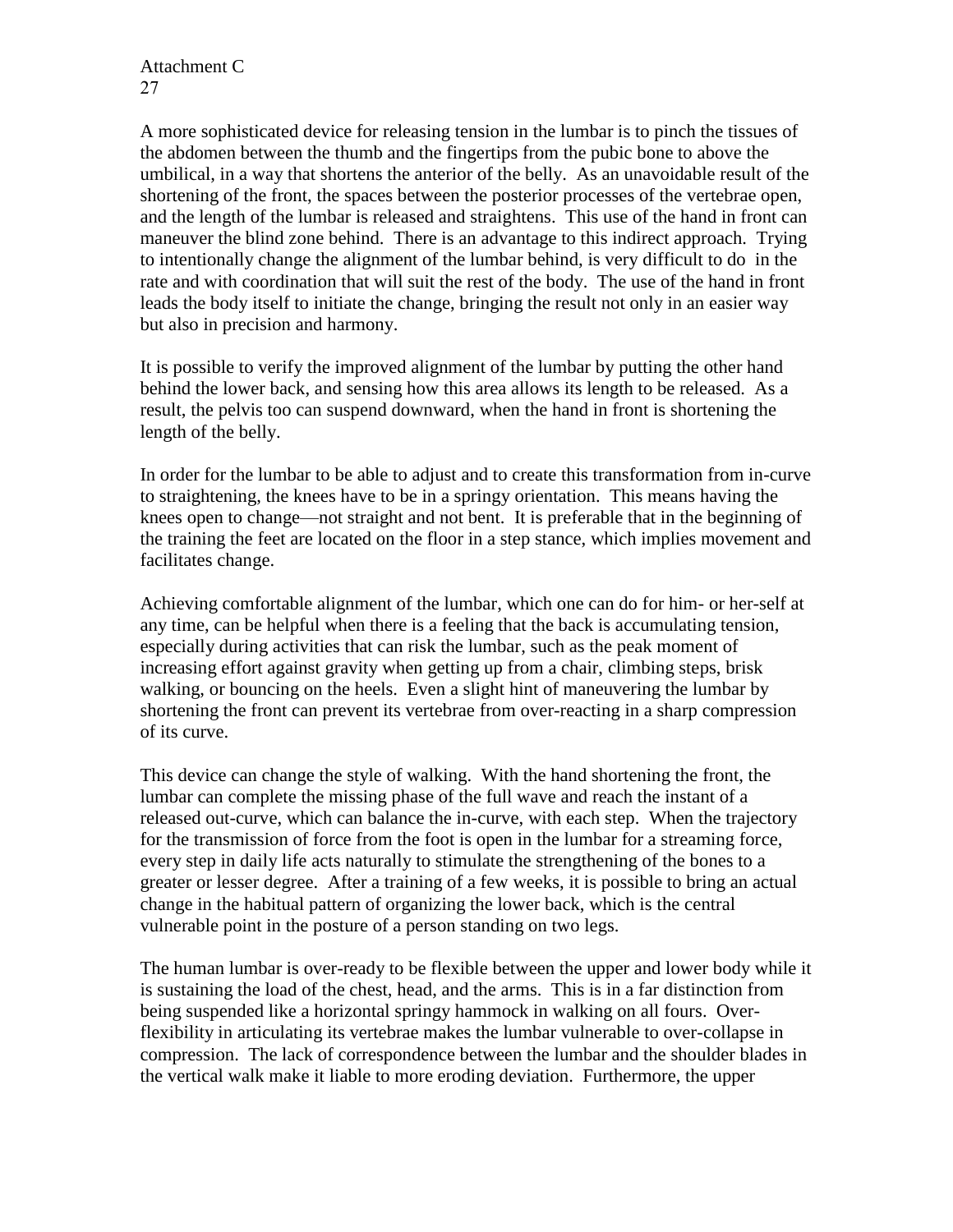vertebrae of the back remain stiff out of lack of any mechanical confinement that will cause them to articulate in the vertical walk.

#### **Appendix 8b: Proportional distribution of flexibility: shifting the differentiation to the back**

The intention to arrive at a more proportional distribution of labor all along the chain of the vertebrae can be achieved by making the stiff vertebrae of the upper back more flexible. The shifting of differentiation from the lumbar to the area of the shoulder blades will spare the lumbar the extra flexibility and will bring a true healing of the problem. It is possible to cultivate it in lying on the back with a soft but firm roller placed across the width of the shoulder blade area. Pushing a wall with the hand or the foot to produce a wave of rhythmic oscillations will begin to articulate those vertebrae which are resting on the roller. More details about this are in my book, *Mindful Spontaneity* (North Atlantic Books), Chapter 3, "Family Therapy to the Community of the Vertebrae."

#### **Appendix 8c: The foot-lumbar neuro motor connection**

Utilizing the neuro-motor connections between the focus of pressure in the foot and the response of organizing the lumbar can serve as an important clue in the protection of the lumbar from compression while in dynamic activity. Empirical observations show that when the body weight is leaning on the front of the metatarsals, the lumbar tends to deepen its curve. On the other hand, when the leaning wanders more to the heels, the lumbar straightens and the pelvis can suspend with its own weight. This response is an existential need in which the organism protects itself from losing equilibrium in any extreme position, and blocks the risk of falling down.

The program uses this reflexive response by increasing the pressure in the heel in different positions in order to relax the tension in the lumbar and learn how to release its length.

#### **Appendix 8d: Maneuvering the surface**

A different insight is revealed in a process named "Heel Lower Than the Surface" by using a platform of about two centimeters high. People stand on it with the metatarsals while the heels remain on the lower floor. This position, which increases the load on the heels, triggers the lumbar to release its length. Performing weight-bearing dynamic movement in this context, where heels are lower than the balls of the feet, like bouncing on the heels or symbolic running in place, stimulates spontaneous elongation of the lumbar. This revolutionary model of the sensation of relief in the lumbar is registered in the functional memory and might be reflected on its own in daily movement, even without elevation for the metatarsals. It is possible to perform dynamic movements within safety for the lumbar just by maneuvering the surface.

#### **Appendix 8e: Pressure in the heel equals elongating lumbar**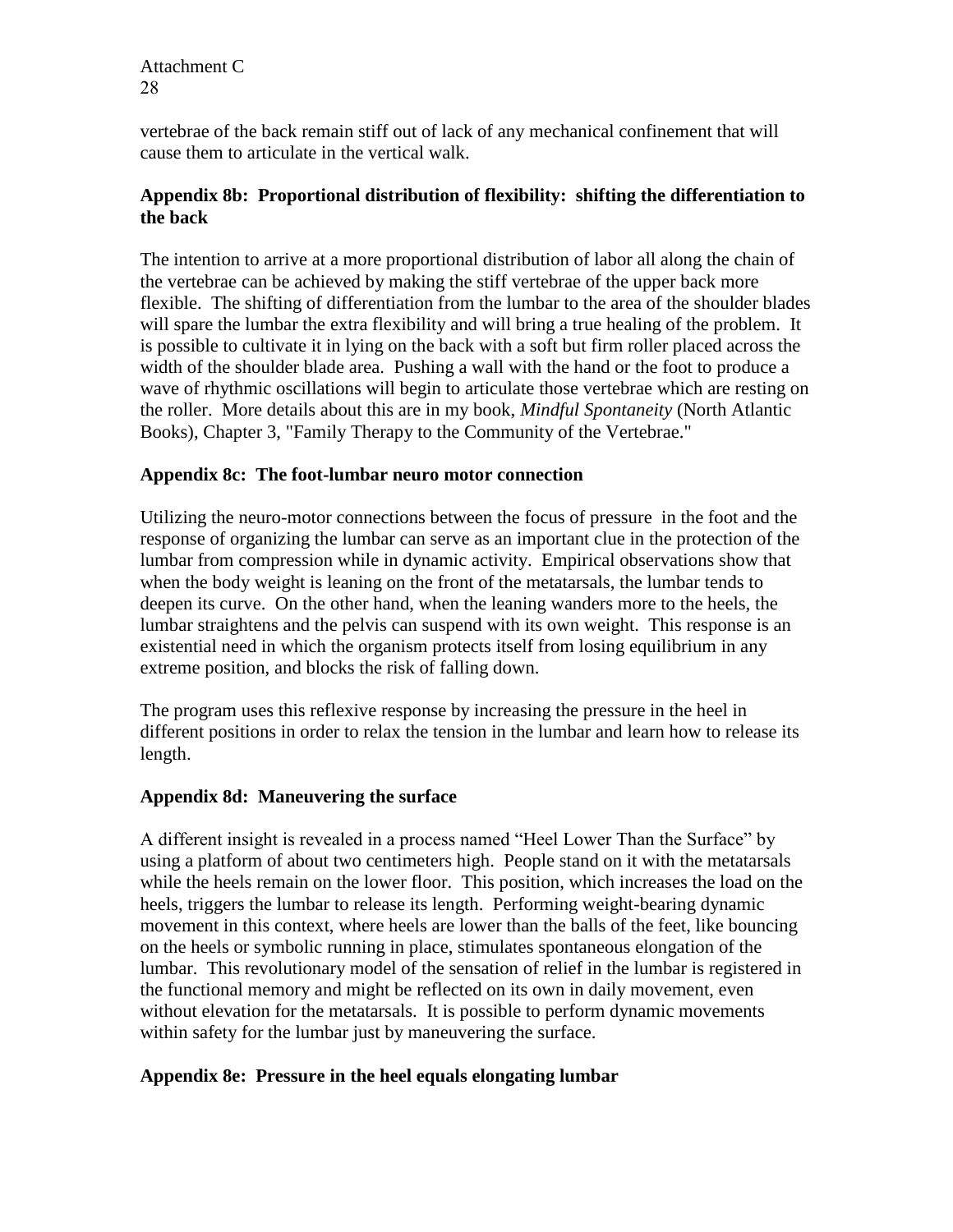Counting on the same neuro-motor connection in which pressure in the heel area triggers freedom of compression in the lumbar, the program includes a process that gives the heel and the ankle area an experience of pressure. It is done horizontally, lying down. One heel steps on the other around the inside of the ankle in a very specific way, providing it with the intensity of pressure that might be missing in walking. The configuration of the body in this process deliberately channels the increased pressure on the heel to decompress the lumbar.

The results are amazing. At the beginning of the process, participants check out which of their heels gets less clear response in the lumbar, and the whole process is done on this heel alone. Checking at the end of the process again, about 95 percent of the participants report that the lumbar is now released to its length much more clearly by stepping on the heel on which they were working rather than on the heel that was supposed to have been more functional.

#### **Appendix 8f: The neutral point of the lumbar**

To complete the balance between the incurve and outcurve of the lumbar, there is another process in the repertoire of the sixty processes of the program called "The Front of the Heel". In this process the participants check where the weight of the body is in the foot when the lumbar is neutral: not totally incurved as in standing on the ball of the feet, and not totally out-curved as when standing more on the heels. The question is, where is the point of pressure in the foot when the lumbar is in transition between the extremities?. Where does the body weight lean in the foot in order to give the lumbar neutral freedom? This information on the location of pressure in the foot is essential in securing the safety of the lower back in a dynamic movement. Influencing the lumbar by shifting the focus of pressure in its neurological partner in the foot, is, to a great measure, more successful, easier, and available to change than an attempt to directly interfere in the design of the lower back vertebrae, trying to force them into a preconceived arrangement.

The neurological interconnection, which is a result of the relentless urge to achieve efficiency throughout generations of evolution, is doing it spontaneously, in the right proportion, and in a way that the body is willing to adopt.

#### **Appendix 8g: Support by means of a wall**

A direct detachment from the counterproductive programming of the lumbar which exposes it to risk, especially in the standing position, is achieved in the program in standing with the back leaning into a wall, and soft and reliable padding fills in the gap between the lower back and the wall. In this position, it is possible to perform weightbearing patterns of movement with no preoccupation for the lumbar. Leaning the lumbar vertebrae in full contact with the padding works to limit their tendency to over-articulate and prevents them from deviation or compression. The leaning mainly grants the lumbar a rare experience of being safely supported, in the real time of dynamic activity. This arrangement is applied especially in exercising the function of lifting weights where the increment of the load demands additional protection.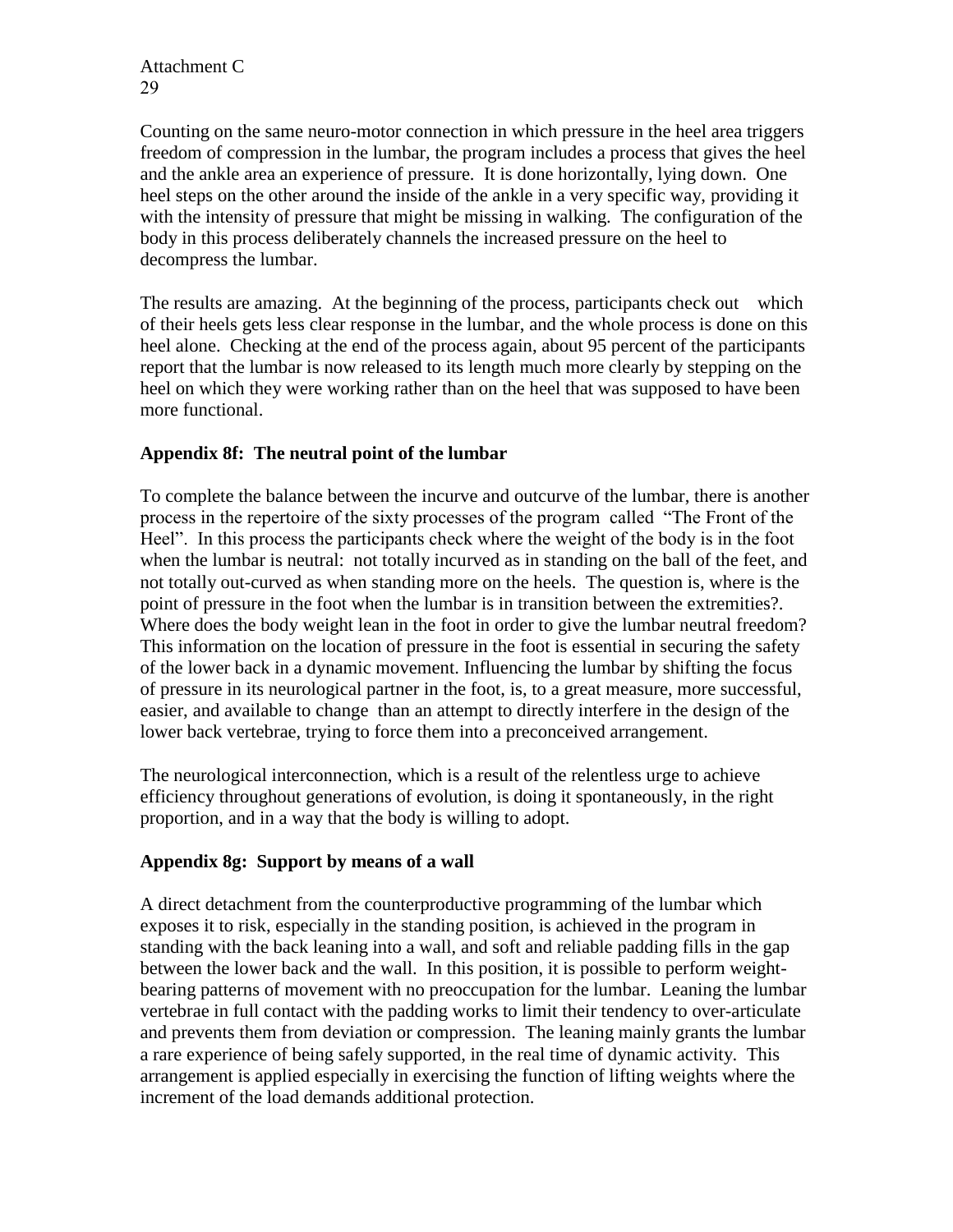Attachment C  $30^{\circ}$ 

#### **Appendix 9: Restoring springiness of knees**

There are several ways to restore springiness in the knees and protect them in the function of absorbing the impact of the shock as well as developing their function of anti gravity levers in dynamic activity:

- 1. Passivity: Passive bending of the knees in order to avoid triggering the dysfunctional programming;
- 2. Use of a wall: equalizing proportions of bending in the knee and the spine;
- 3. Harness: tying the knees and aligning them to the chain of posture;
- 4. Neuro-motor connections: releasing compression in the knees by activating their corresponding parts of the body.

The knees have no substitute. Injury in the knee is a dominant injury. Years of cultural walking on even, predictable floors wipe out the knees' talent for springiness for absorbing the impact of walking, as well as producing the momentum to the antigravity lever. Functional knees are flexible and springy, not only in their mechanical capacity to bend, but also in their adjustability to cope with challenges of sustaining load. A functional knee responds to increased pressure by sparingly surrendering. Instead of confronting the load by static resistance, a healthy knee is navigating the pressure to the rest of the body.

The readiness of the knees to easily change their attitude to bending, and respond to the need of the action and the surface, while standing under increased load, is an approach of openness, as opposed to the equivocal static response of locking the knees. Weaning the knees from the cultural static principle of operation and transforming it to a flexible approach which is open to change, is the subject of the process called "Springy Knees."

In a process that is simple to perform, people stand in front of a wall, supported with their hands. The legs are crossed in a way that the more functional knee is behind, attached to the depression of the posterior of the less functional knee, which is in front. The more efficient knee is bending actively, and the knee in front, which has the problem, finds itself being passively bent. This passivity enables the problematic knee to bend without activating the programming that is designated for its activity.

While the person repeatedly bends the knees in this distinction, the plane of the wall confines each part of the body to adjust itself to the passively bent knee. This is a way to accumulate the consensus of more parts of the body to support the more functional bending of the knee and to accept it. By treating the knee not as a local issue alone but by involving the whole network of its partners for coordination, remarkable results are achieved. The result is measured by self-comparison of the depth of the bending before and after the process. Even more than the quantitative depths of the bending, people wonder at the spontaneity in which the knees are able to give up their impulsive locking and to organize in the springiness that can carry their body safely. When the knees are not locked, the whole body feels secure and supported in its stability. Eliminating the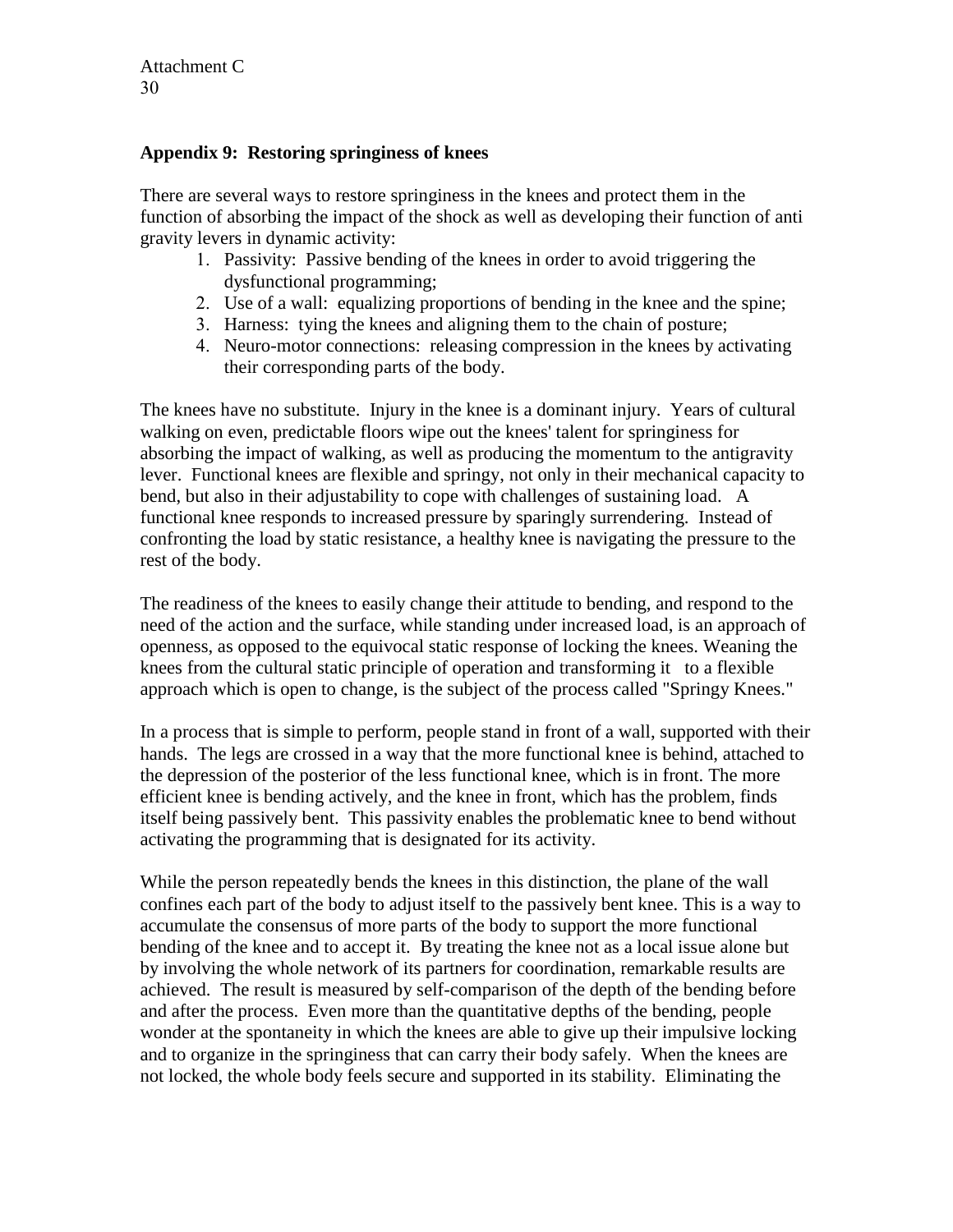chronic unnecessary locking of the knee is the beginning of its healing. Additional details can be provided as required.

#### **Appendix 10: Aligning the feet**

Focusing the leaning in the foot which lends itself to be intentionally maneuvered in relative ease, can be an efficient agent in designing a well-organized posture and in achieving major equilibrium in weight-bearing activity. Is there one anatomically correct way, or is it individually determined? People can find the answer through their own experience if they will explore unused options.

In a process called "Thongs" people explore several options of focusing the pressure in different areas of the metatarsal by standing on one foot while being helped by a wall. They can assess the functionality of each leaning area by performing a movement in it, like raising the head to the ceiling. By the quality of the equilibrium they experience in the challenge of lifting the head, they are able to judge the structural context. Each person can find out from his or her own personal sensation which point in the ball of the foot supports the function the most. People are surprised to discover that the unused option of leaning between the big toe and the second one provides the optimal balance and performance. The area in the ball of the foot between the big toe and the second one is at the middle width of the foot, if the dimension of the thickness is taken into consideration.

Intentional application of leaning in the metatarsal on the optimal focus is recommended especially while walking, running and jumping. It has potential to immediately improve balance, efficiency and determination of the walking direction. During evolutionary development, stepping on the metatarsal was the original use of the foot before man put his heel on the ground in order to gain more equilibrium for his precarious standing.

Reviewing this primal model gives an opportunity to use the anatomy that is designed for the maximum efficiency and to upgrade both stability and movement.

## **E. Balancing muscle investment and bone morphology by patterns of pre-cultural locomotion**

A correct, balanced proportion between strengthening muscles and maintaining safe morphology of the bones can be found by training in the pre-human patterns of locomotion which proved their efficiency throughout millions of years of survival. Taking the clues for efficiency from the principles of the primal models of movement in nature secures optimal coordination of all body interactions. The natural code works both on the mechanics of navigating accurate transmission of pressure throughout the whole skeleton without shearing stress, as well as on the neuro-motor readiness of the body to accept the effective patterns that are registered in the body's functional memory.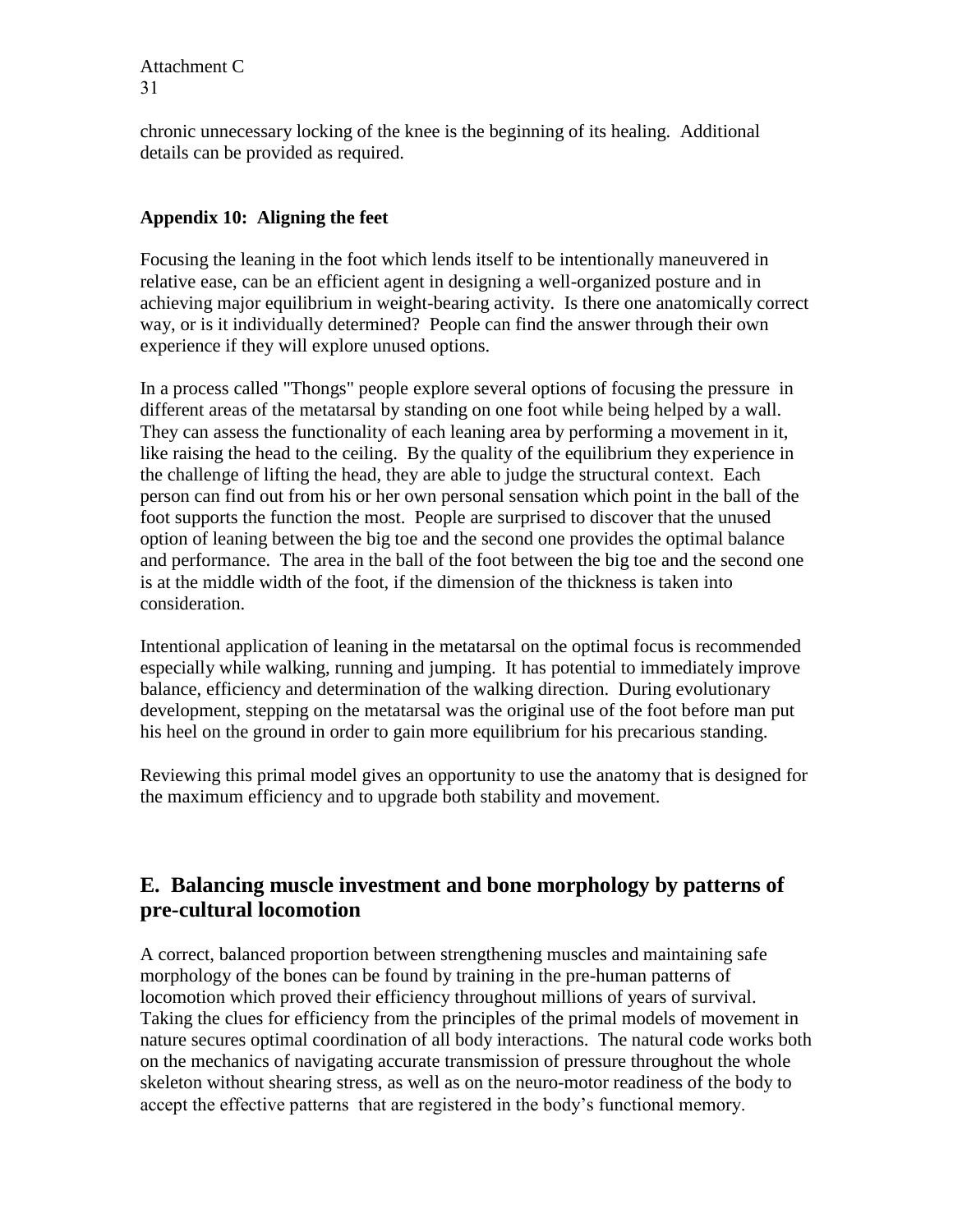#### **Appendix** *11***. The wave and the axis Appendix** *12***. Balancing force and morphology in the function of creeping**

#### **Appendix 11: The Wave and the Axis Principles**

A basic principle of operation in natural moving is the response of the body to the power that goes through the skeleton. The walking is creating pulsations of a wave in which the lumbar and the neck are alternately undulating from in-curve to out-curve, one opposite the other. In the program, people are trained to perfect the proportions of the wave and to practice the less familiar style of the axis.

While lying on the back, the person pushes the wall with one hand after the other, simulating a walking pattern, which creates a chain reaction of a wave that pulsates back and forth through the whole skeleton, similar to what happens in the dynamics of walking. Producing the pulsations of a proportional wave educates each vertebra and joint to participate in the alternating movement of articulating and tightening within the total movement of the body in the environment. This integration achieves a wellcoordinated and synchronized quality of movement.

Diminishing the range of the undulations of the wave and centralizing the rhythmical pulsation on the unified line of the spine allows people to discover the power of the axis. Organizing the longitudinal axis of the skeleton into one unit trains it to safely sustain higher levels of pressure, and to accurately meet antigravity bone building challenges like jumping.

Learning the principles of the wave and the axis is cultivated throughout the whole program and is applied in a variety of situations and functions.

#### **Appendix 12: Balancing force and morphology in propelling a step forward in the creeping function**

Creating the balance between the muscle force and the morphology in propelling a step forward is learned while lying facedown with the toes of one foot pushing the wall behind and with the knee bent and turned outside as in crawling. In this position, the confining plane of the floor dictates a successful trajectory for the transmission of force returning from the foot to the head. A pillow supports the bottom of the stomach in order to secure the safety of the vulnerable joints in the lumbar provides a stabilizing contact to its vertebrae and to the hip joints. It is also possible to place the back of the opposite hand, fingers separated, behind the waistline to serve as a stabilizing scaffold while activating the transmission of power from the foot to the head. In this disposition, there is a chance that the transmission of pressure will go through the lumbar without changing it, without recruiting it in an exaggerated contraction, and without articulating its vertebra unnecessarily.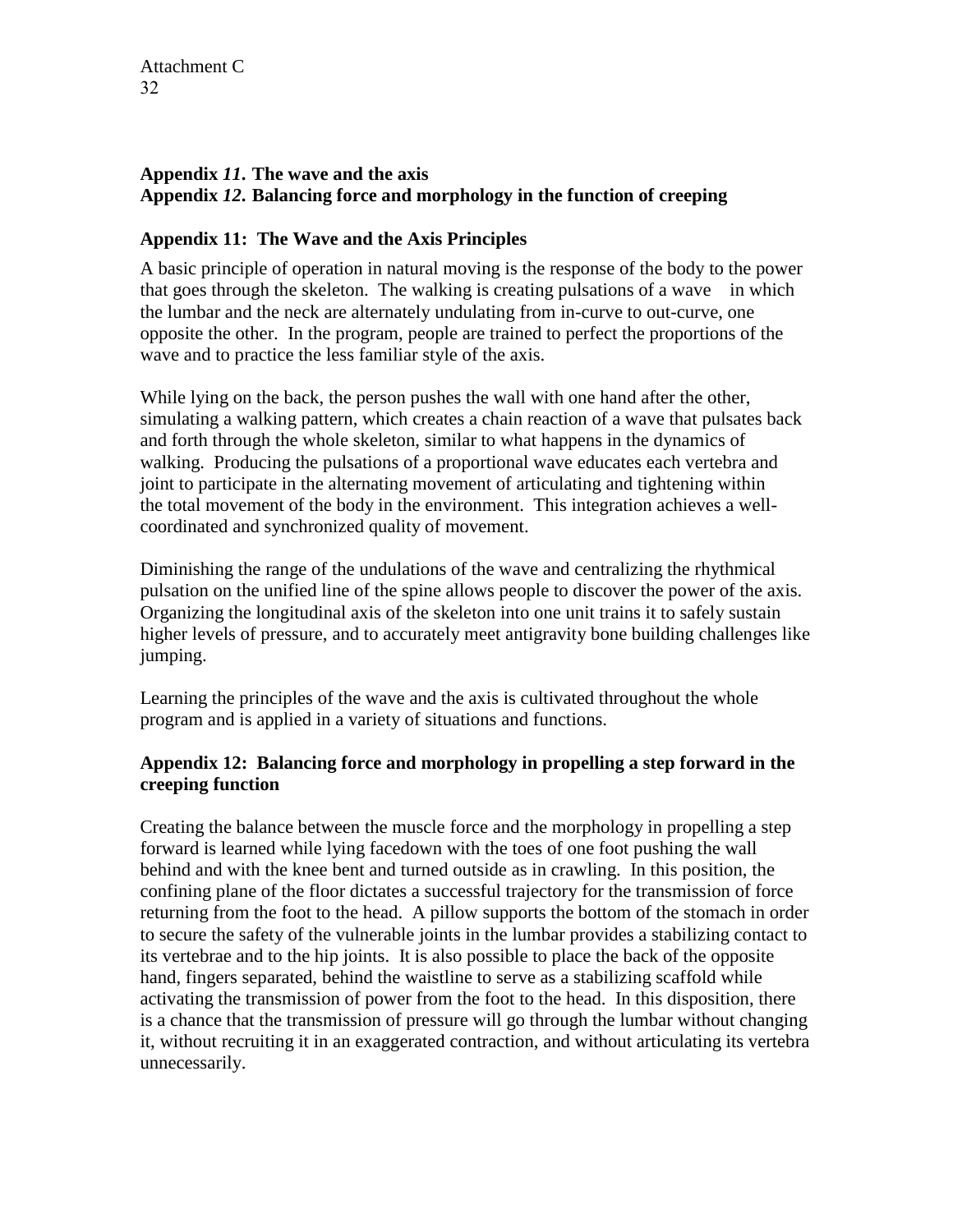The actual dynamic of propelling the step forward takes place when the angle of the knee is widening and changing from bending to straightening while the toes of that foot are anchored in their location with an intention of pushing into the solid ground of the wall behind. The outlet of the counter-pressure that streams to the head threads all the joints of the body while they are changing and aligns them on a line that actualizes the intention of stepping forward.

This complex trajectory has to go through bent toes and ankles, through a knee that is straightening, through spinal vertebrae that twist serpentlike to the pelvis, which frees a space for the other knee to bend outside for the next step, through the shoulders and shoulder blades that are being twisted around the steering according to the movement of the pelvis, all the way to the neck which interprets the serpentine streaming pressure that reaches it, as a turning of the head to the opposite direction.

Adding the use of the hand to propel the locomotion in the creeping function contributes to the organization of the body. This is an additional factor that does not exist when walking on two legs with the arms free of interacting with solid ground. Activating pressure from the hand to the ground when the wrist is flexed and the elbow is standing vertical, as dictated by the creeping, completes the navigation of the transmission of pressure that comes from the foot, and shifts it onto the upper part of the body. The returning pressure from the hand activates the shoulder, thrusts the shoulder blade into the spine and articulates the stiff vertebrae in the roundness of the upper back, thereby aligning the neck in a continuity that is more congruent with the turning of the spine while moving. Initiating the mobilizing force from the hand unravels the roundness of the upper back and the depth of the hollow of the neck, which are the vulnerable characteristic points in collapsing the human posture.

Cultivating the details of the formula of the creeping function over a few weeks can give an appropriate anatomical answer of how to restore the posture to its best. A visualization of a vertical plumb line, suspended from the top of the head in standing, subjectively provides an immediate check of the rate of improvement. This visualization allows the person to superimpose his spine on the imagined line and to compare each segment of the skeleton to the objective vertical, before and after the exercise. The difference sometimes is remarkable, and people perceive it directly through their own sensation.

The more a person trains to align the joints of the chain of posture according to the evolutionary configurations and to free a continuous trajectory for the transmission of pressure in a consistent line and rhythm, the more possible it is to restore the original integrity of the bone morphology. The evolutionary movements serve to construct a standing, with higher resistance to increased pressure, while setting the bones in their right neuro-motor structure.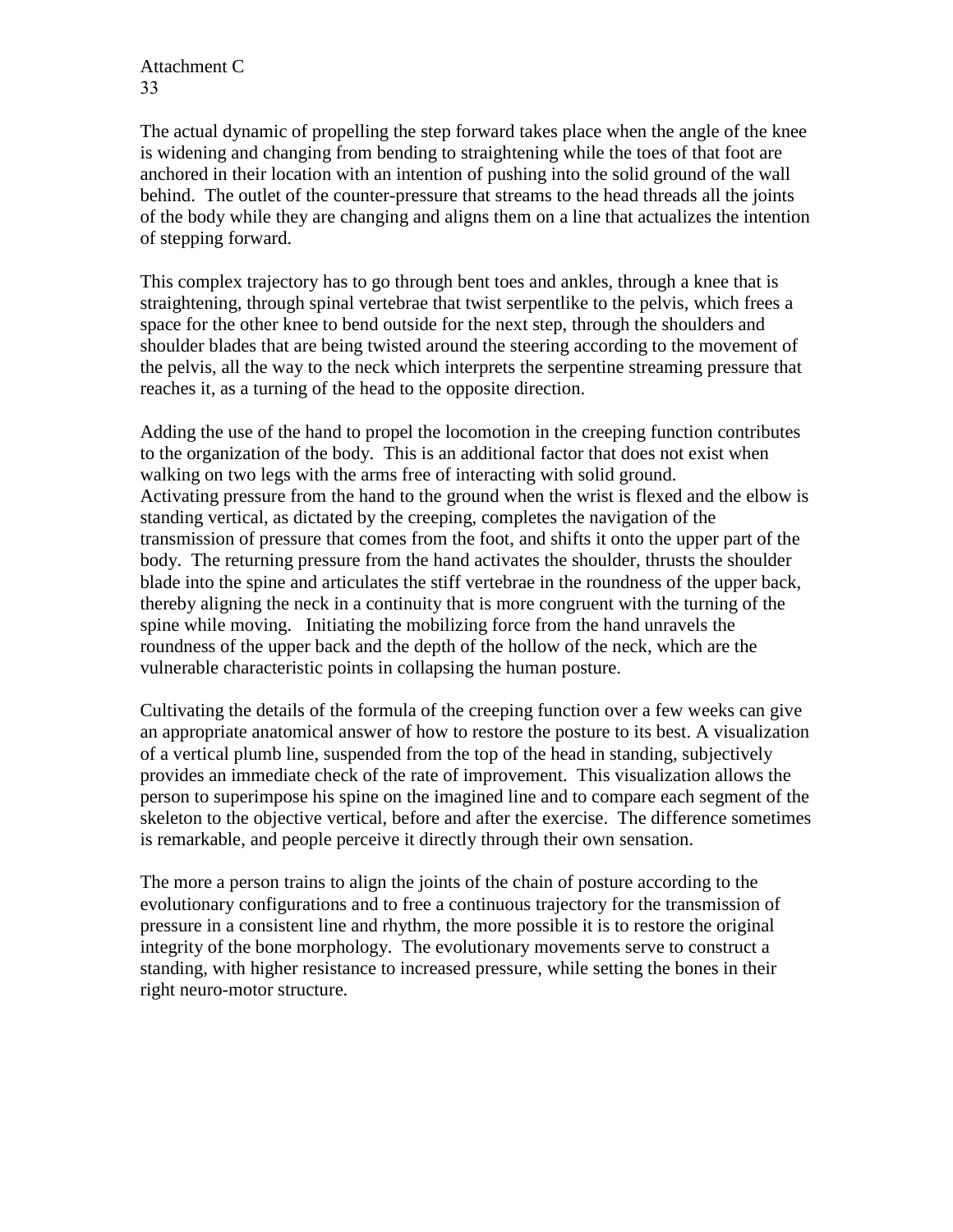## **F. Auxiliary means for safety in dynamic movement**

The somatic learning of the BFL program provides means of safety and facilitation while exposing people to nonhabitual challenges. The following means guarantee the intended quality and accuracy of the exercises.

**The wall:** used not only for equilibrium and support for standing, but also as an indication for optimal vertical alignment and for resistance training. .

**The harness:** a strip of cloth (seven meters long, wrapped around the body in a specific way) that holds the whole body around its longitudinal axis while protecting the joints from deviation in dynamic movement. The harness is like a loan of integration with which even unorganized people are able to carry out intense anti-gravity movements in safety without disrupting the line of standing and without risk of injury.

**Practice in pairs:** provides an opportunity to serve each other in training of controlled resistance while performing movement and adjusting to a non-predictable partner.

**The touch of one's own hand:** a simple device to lend the blind sites in the body the clearer orientation of the hands. The increased awareness is the key to the accurate organization of movement. The touch of the hand also serves as a mechanical interference that creates a desirable arrangement which people might not know how to achieve without the feedback of the hand.

**Padding or props:** used for closing the gaps created when leaning on a surface. For instance, supporting the gap of the curved neck or lumbar when lying on the back allows those segments of the spine to flatten and relax their futile investment of tension in resisting gravity. This economical response is essential for efficient coordination. On the other hand, padding or knots in the harness can serve as provocation to change the structure without resistance while standing upright and leaning against a wall.

## **G. The interdependency of withstanding of the bone to pressure and the organization of the skeleton to weight-bearing posture**

The BFL program strengthens the bone by the systematic exercising of biomechanical movements which challenge bone strength. It seems that the function of bone structure is to outsmart gravity, holding the body in the vertical, and thus enabling it to use its own weight for generating movement in space. The contribution of the bone to selfmobilization comes out of the strength of its solid texture which serves as an agent for transmission of pressure. The pliable joints will determine the success or failure of this transmission. The more dynamic the movement, the more critical it is that the disposition of the chain of the articulations along the skeleton be in a consistent continuity. Only a domino effect like alignment will enable the pressure, produced by the confrontation of the foot with the earth, to stream from one bone to the other all the way to the head without delay, loss, compression or deviation. An intense style of moving which stimulates the blood circulation and enables it to penetrate into the bone for its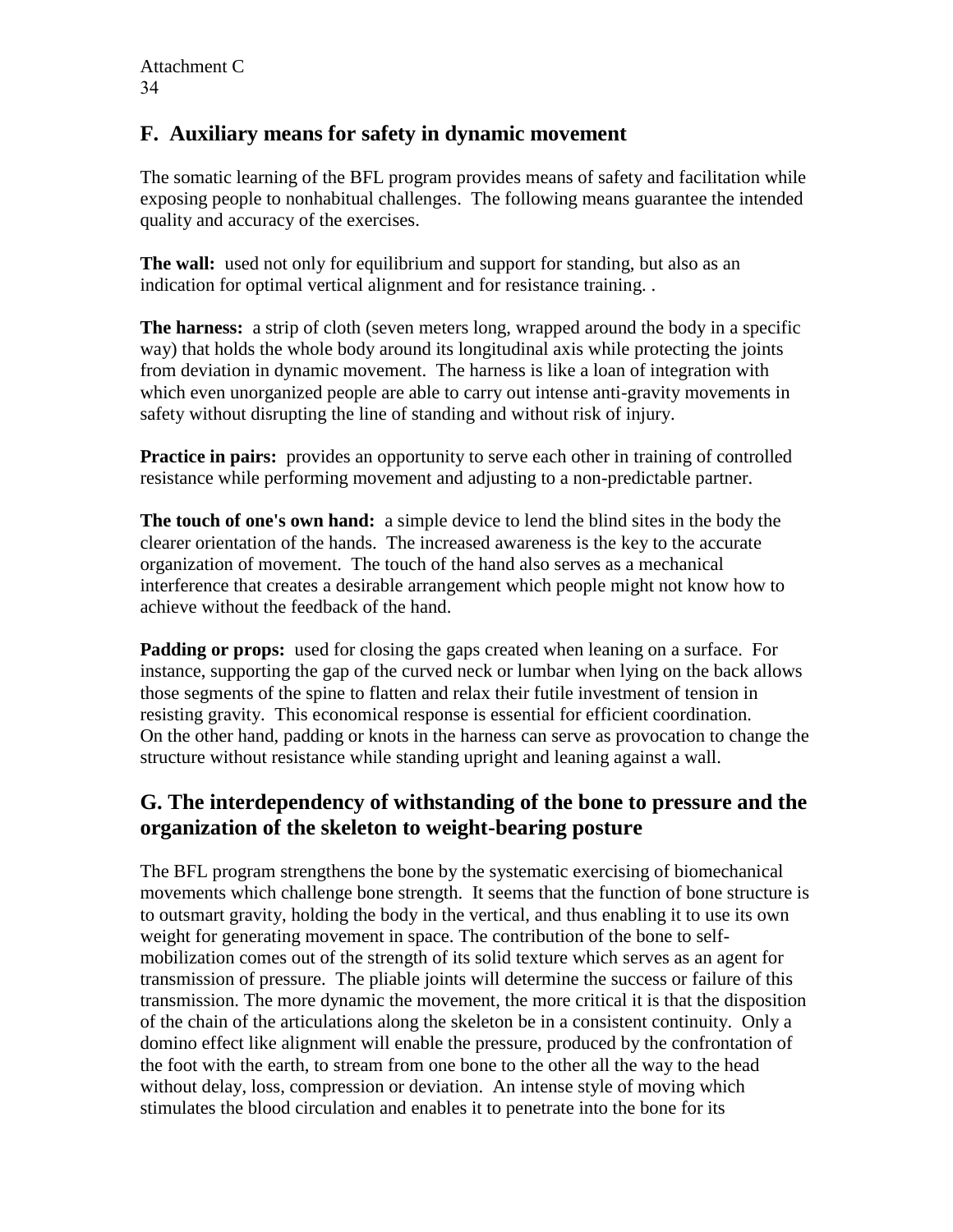nourishment, demands a sophisticated skill of designing the posture in a streamlined configuration while being in ever-changing movement.

The Bones for Life program works on both perfecting the posture and exposing it to challenges of withstanding a springy transmission of pressure done in different patterns of walking.

## **H. The neurological clue for bone strengthening through principles of vigorous walking**

The procedures of self-activation that the Bones for Life program offers are biomechanically designed to stimulate the strengthening of the bone. The key to these operational procedures is in cultivating the quality of the coordination in natural patterns of vigorous styles of walking. This means that the pressure in the training of weight bearing movement has to be equal in its force and character to the pressure as found in vigorous walking. It is a springy and rhythmical pressure, alternately shifting from one side of the body to the other. The trajectory of transmission of this pressure has to go through the whole skeleton in a consistent continuity of a domino effect. It not only secures the safety of the joints and reaches the level of impact which stimulates blood circulation that carries nutrients into the bone tissue, but it also triggers the neuro-motor signal that identifies the specific quality of this pressure with the function of strengthening the bone.

## **I. Summary of the strategies used to enhance bone tolerance to increased pressure while securing the safety of the joints and restoring the architecture of the bones to its original integrity**

1. Gradual development of redesigning a posture that withstands pressure and can be individually adjusted; developing kinesthetic observation and awareness of the interplay between the reciprocal connections throughout the body which determine the organization of the skeleton;

2. Guidance to experience unused options of movement configurations which enable detachment from counter-productive habitual programming, exchanging it with more functional alternatives; sharpening the listening to inner feedback that helps navigate the movement toward more efficient quality;

3. A basic principle in somatic learning which creates change and minimizes frustration is by creating a defined condition, which presents an organizational problem, thereby awakening in the organism a biological need to solve it. The process is constructed to channel the learner to discover the efficient solution by him. An improvement that comes by autonomic discovery, counting on personal sensation as distinct from imitating a pre-conceived standard which is given by outside authority, gives that improvement a chance to be used in life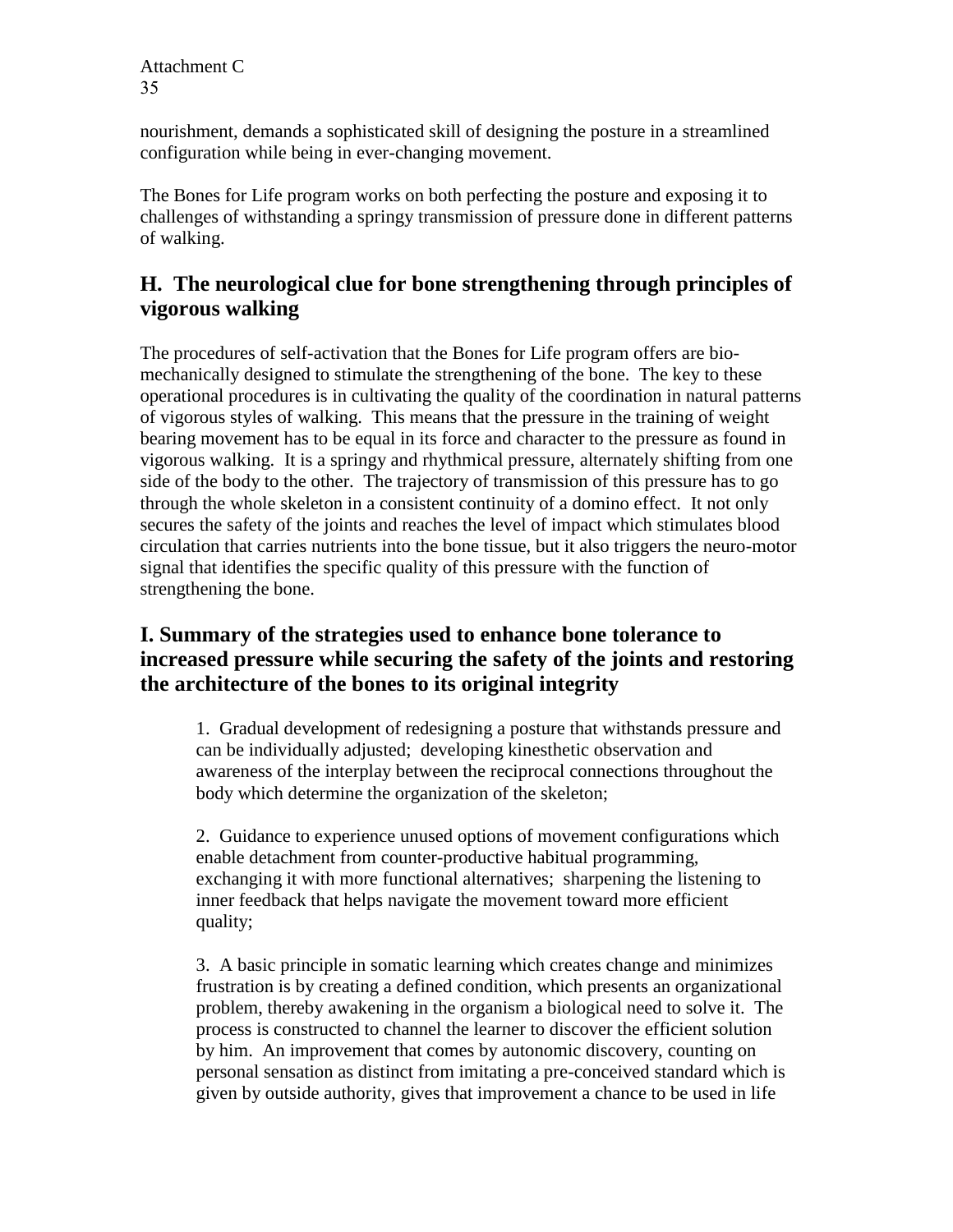as well as encourages the vital resourcefulness which makes the practice enthusiastic.

4. Challenging the neuro-motor relationships between the different parts of the body in activating the basic patterns of intense walking offers tools to reverse compromises of limitations and disturbances and awakens the organism to exchange them into a more efficient performance. For example, challenging by reversing the roles between the initiative and passivity, between the proximal and the distal, or between the stable part and the mobile one, works to refresh the considerations of movement management and release a remarkable functional freedom, developing a creative approach for improving movement skill.

5. Coping with the mechanical and neuro-motor challenges is assisted with a set of auxiliary means such as a wall, which provides a support and controlled resistance, or a harness, which unifies the axis of the body to act as one unit, as needed in the counter-gravity and bone building intense movements. Using these devices has the effect that the organism draws the correction autonomously from its own experience. This has actual value for the improvement of movement quality and can wean people from the obsessions of counterproductive habits of activity. This approach to self correction is based on the Feldenkrais method and is the source of the success of the Bones for Life program. Feeling spontaneous improvement in body organization, in vitality, in freedom from pain, and in expansion of possibilities is a very powerful lever for motivating people to exercise the strengthening of their bones, out of will and satisfaction. I call this feeling biological optimism.

In summary, all these strategies lead to the actual experience of a new organization which presents the body with corrective, more ideal coordination. It creates an opportunity to detach from the anti-productive impulse that might exist in habitual life, and inspires the person to adapt a more anatomically correct style of moving.

This approach communicates with the faculty of movement management in the brain, and awakens it to its original urge to search for solutions and to update its conclusions. If the vital qualities of resourcefulness, which are meant to strive relentlessly to maximize well being, have become dormant in compromised habits or out of ignorance, they wake up from the corrective experience. The discovery of the unused options generates a revolution of creative approach in body intelligence and gives meaning and enthusiasm to exercising.

| Appendix 13. Bouncing on the heels: rhythmic vibrations plus alignment build the |  |  |
|----------------------------------------------------------------------------------|--|--|
| bone.                                                                            |  |  |

- **Appendix** *14* **The function of pulling: strengthening by resistance**
- **Appendix** *15* **The function of climbing: strengthening by reversing roles between proximal and distal**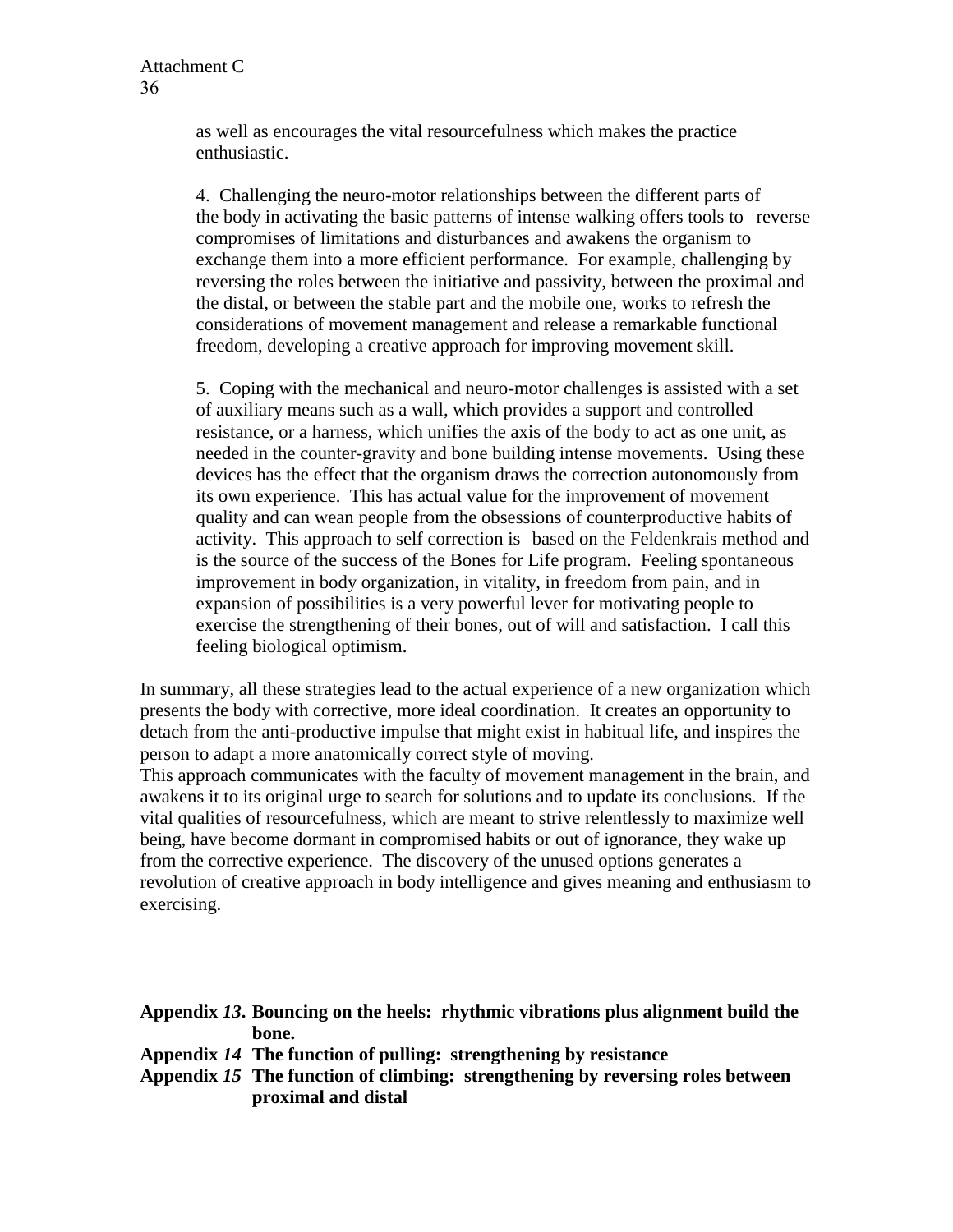- **Appendix** *16* **Safely lifting weights: the direct biomechanical motivation for strengthening the bone**
- **Appendix** *17* **Carrying weight on the head: strengthening by coordinating the polarities**

#### **Appendix** *18* **Safe jumping: the ultimate teacher for weight bearing** unit **Appendix 13: The function of bouncing on the heels: rhythmic pulsations within weight bearing alignment build the bone**

The primary and constant practice of the Bones for Life program in strengthening the bone is the double tapping of the heels on the floor in the rhythmic pulse of the heartbeat. The vibration from the bouncing stimulates the blood which returns to the heart in the veins, defying gravity. Originally, this exercise was the recommendation of the Russian space engineer Mikulyn who, suffering from a heart complication, invented a means to stimulate his blood circulation by bouncing on his heels.

The vibrations of rhythmical bouncing serve the bone by producing the springy impact of the vertical load, which is the natural neurological signal found in intense walking. This not only provides the bone with the motivation to strengthen, but also stimulates the blood to penetrate and nurture the tiny capillaries of the connective tissue surrounding the bone.

The act of bouncing, readily available, is easy to produce. Several acts of double bouncing immediately change the tone of the body and its organization. The Bones for Life program places special emphasis on acquiring strategies that secure the alignment of the posture so as to avoid local compression while bouncing. It is also possible to adjust the bouncing gradually to the individual's condition and to start, in certain cases, in standing that is supported by a wall or counter.

The bouncing on the heels can be done in a variety of ways, each time changing another factor in the coordination of the body. The program helps people expand their repertoire and perfect additional aspects in the organization of weight-bearing posture. In the beginning, exercising each pattern demands time, readiness and awareness, but later it is possible to exercise the function immediately as part of a personal repertoire.

Variations of bouncing on the heels include the following:

- 1. Aligning the neck: orientation by self-touch of hand;
- 2. Aligning the lumbar: releasing the posterior by maneuvering the anterior;
- 3. Crossed arms: bridging the curves of the neck and lumbar to the spine;
- 4. Twisted arms: articulating the stiff vertebrae of the spine;
- 5. Feet inner/outer edge: adjustability by lateral flexion;
- 6. Feet narrow/wide: distance between the heels determined stability;
- 7. Focusing pressure in the metatarsal: the point of efficiency and equilibrium;
- 8. Leaning on the front of the heel: the neutral point;
- 9. Bouncing on one foot: improvement by neurological diplomacy;
- 10. Heel lower than the surface: triggering the response of the lower back;
- 11. Ribs around the steering: freeing the rib cage;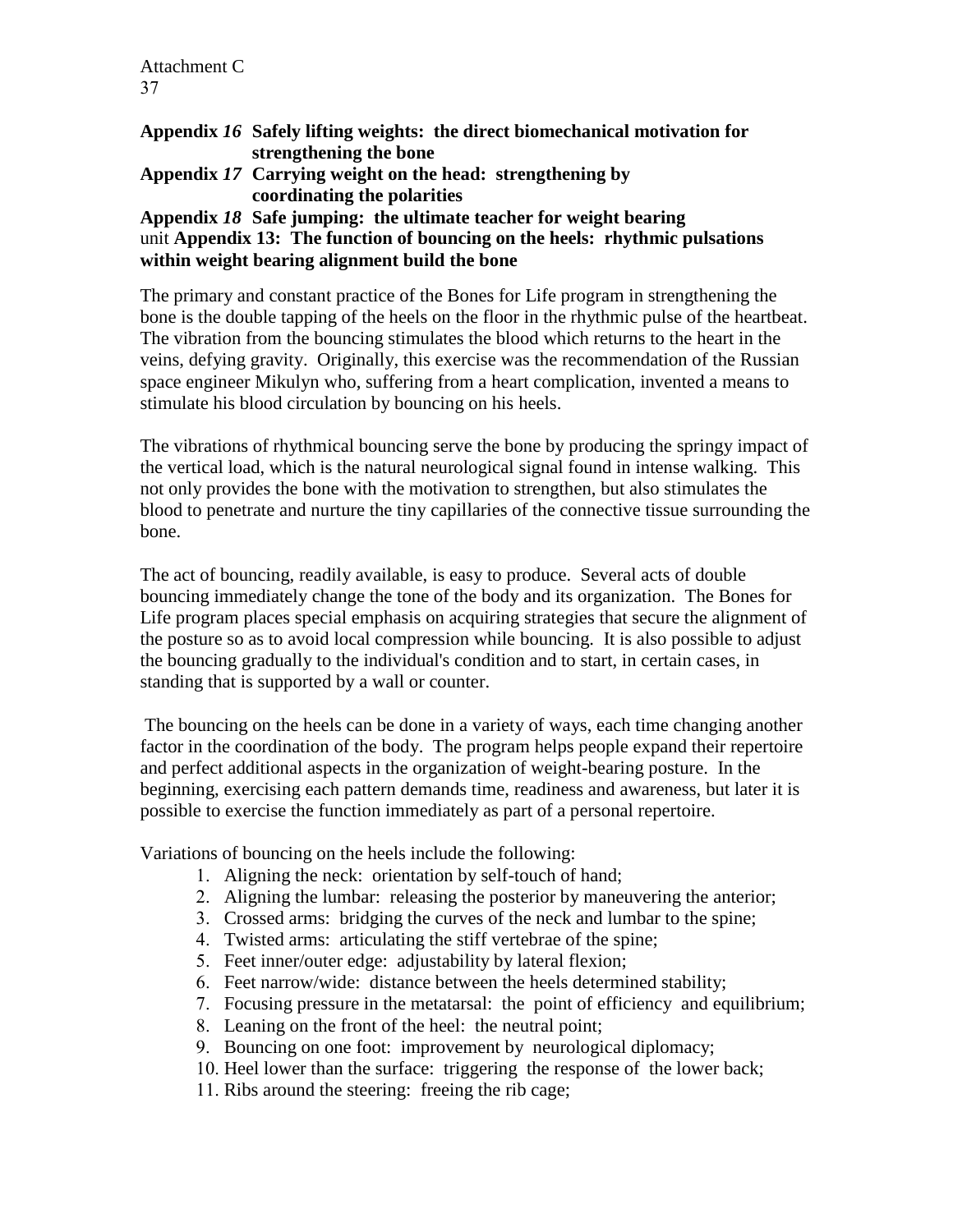- 12. Hip joints tightened with fists: aligning the wheels;
- 13. Bouncing with unlocked knees: accepting springiness.

#### **Appendix 14: The function of pulling: strengthening by resistance**

The BFL program strengthens the muscles while securing the morphological structure of the bone through the function of pulling. The exercise in resistance is between two partners, each holding the other's crossed forearms. The movement consists of alternately bending and extending the arms, drawing one elbow to the body in an outward rotation, and turning the inside of the palm to the ceiling. Simultaneously, each person straightens his other arm in an inward rotation, turning the inside of the palm to the floor. The rotation of the arms engages the vertebrae of the spine and involves the back in producing the resistance.

In this reciprocal motion, each partner resists having his arm straightened, and the rate of investment of power to pull the other partner against his own resistance gradually increases. The commitment of both partners is to maintain the consistency of the pace of the movement, as well as to keep their postures intact. The meaningful increase of the static load, which is accumulated in the reciprocal pulling against resistance, brings about a centralization of the whole body around the longitudinal axis, which increases its ability to withstand higher levels of load.

Aligning stable posture that remains intact under increased pressure, without risking a deviation or shearing stress, is specially enhanced when each partner in turn exercises while standing with his back leaning onto the wall. This limits any unproductive deviation and secures additional protection for the morphology of the strengthening bones.

#### **Appendix 15: The function of climbing: strengthening through reversing the proximal and distal**

Climbing, which is actually an anti-gravity vertical crawling, demands a very precise organization in order to succeed in it. The higher challenge of climbing organization can serve as a context for cultivating strength while coordinating optimal configuration of the bones in movement. Practicing climbing is carried out when one of the partners stands in a step position with his back leaning against the wall and his lumbar padded with not-toosoft or too firm texture. An edge of the strip of the harness is tied around his loins. The climbing partner holds the other end of the strip at a distance and advances along it one step after the other, in a coordinated pattern of cross-crawl climbing. Although the line is horizontal, and not vertical, as in real climbing, the climber inclines his full weight backward and loads his spine while he is held by the resistance of his partner, who is leaning against the wall. In this way, the climber generates the power that enables him to drag his total weight and to approach his body to his extended hand for the next step.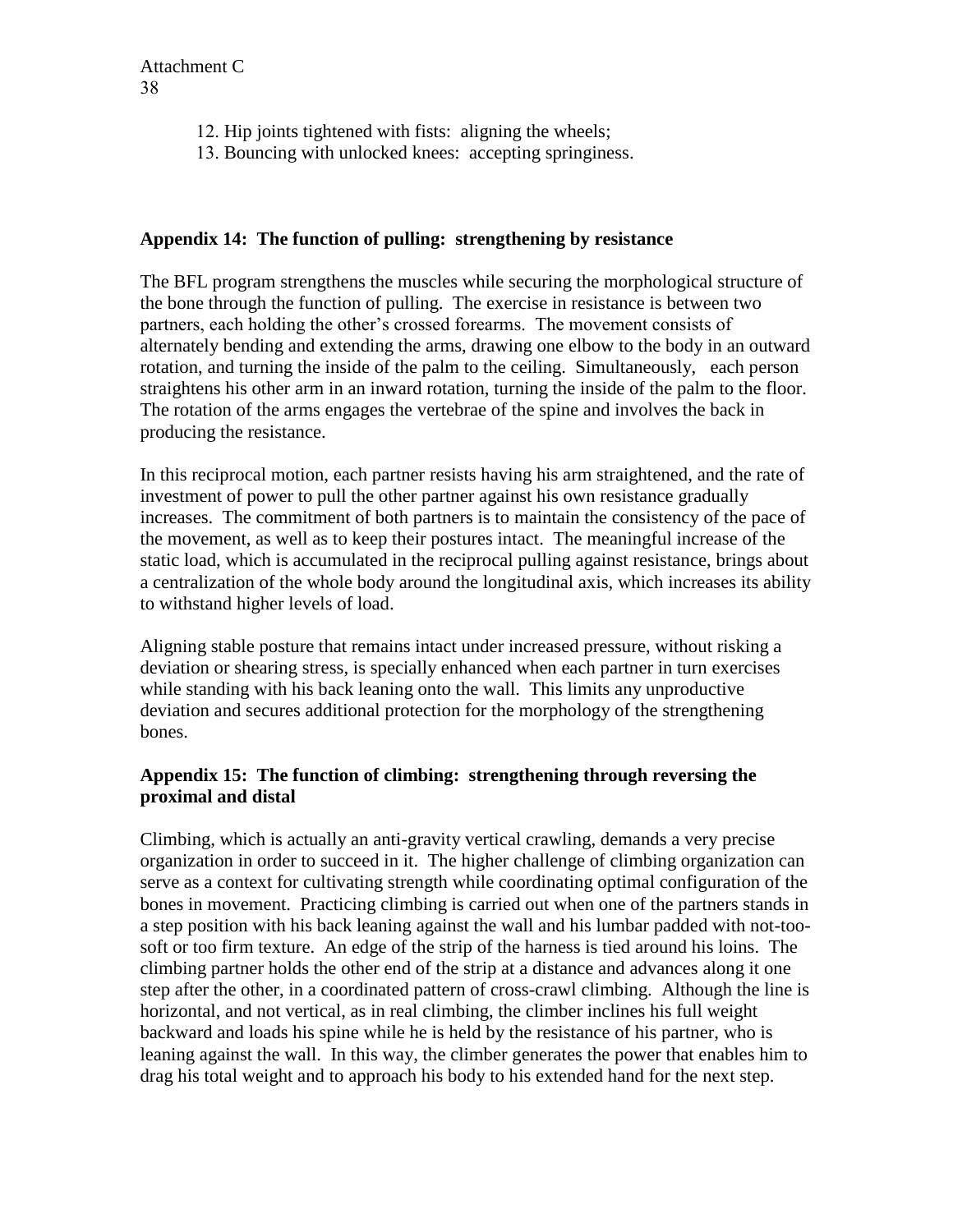In the function of climbing, a non-habitual dynamic is taking place. The extended hand is anchoring farther away from the body, and the body has to come closer to the hand. This reversibility of the habitual roles of the proximal and distal awakens the resourcefulness of the brain to invent a new organization, one that is more relevant to the act, freed from the habitual programming. Thus the climber cultivates both his force and upgrades the quality of his performance. Perfected by nature, the primal function of the climbing, when efficiently organized, ensures that the direction of the bones and their disposition in space will be optimal and without injury.

Also, the partner who stands with his back to the wall has to organize himself to adjust his power of resistance to the load of the climber and his movement. Without a movement outlet, he too, is developing the power of his muscles and strengthening his bones. He receives his safety from the wall, which prevents him from deviating or collapsing under the load. He is assisted by tying the harness around his hip joints, where he initiates his resistance. Producing the power from the pelvis and not from the arms alone prevents risk to the lower back in the critical moment of increasing the effort. This way of training in the pattern of climbing, with reciprocal cooperation between two partners, produces for each a controlled strengthening of the muscles, whether static or dynamic, that is proportional to the increase of load in the bones, which are correctly structured in the natural geometry of climbing.

#### **Appendix 16: Safe lifting of weights: direct biomechanical motivation for strengthening of the bones**

The Bones for Life program uses the direct motivation of the body to strengthen itself by increasing the challenge of the load in a series of weight lifting exercises.. Avoiding the risk of compensation and exaggeration of the problematic curves of the spine while lifting the weight, is attained by standing with the back against a wall. The initial stance is a step position with one foot forward. This diagonal step position, distinct from frontal standing, is congruent to the principle of mobilization of the vertical human. It implies walking and facilitates the concept of moving. The person lifts the weights while leaning his back against a wall. His lumbar is well padded with a texture that is both surrendering and firm. This ensures that the vertebra of the lumbar can sustain the increased pressure of lifting the weight while they are fully supported and their mobility limited, by the solid ground of the padding.

The confinement of the wall ensures that the alignment of the standing will aim at the vertical without collapsing. The actual lifting of the weight coincides with deepening the bending of the knees, not with straightening them. This guarantees that the increase of the challenge of lifting the weight will coincide with the opportunity to release the lumbar and align it to a continuous passage for the additional pressure that will go through it without risk of compression. The more bent the knees are bent, the more the back will respond with readiness to give up its inefficient stiffness, and change accordingly.

In the beginning, lifting the weights is done with each hand separately, training in the spiral trajectory. This facilitates the movement of the shoulder and reaches, gradually,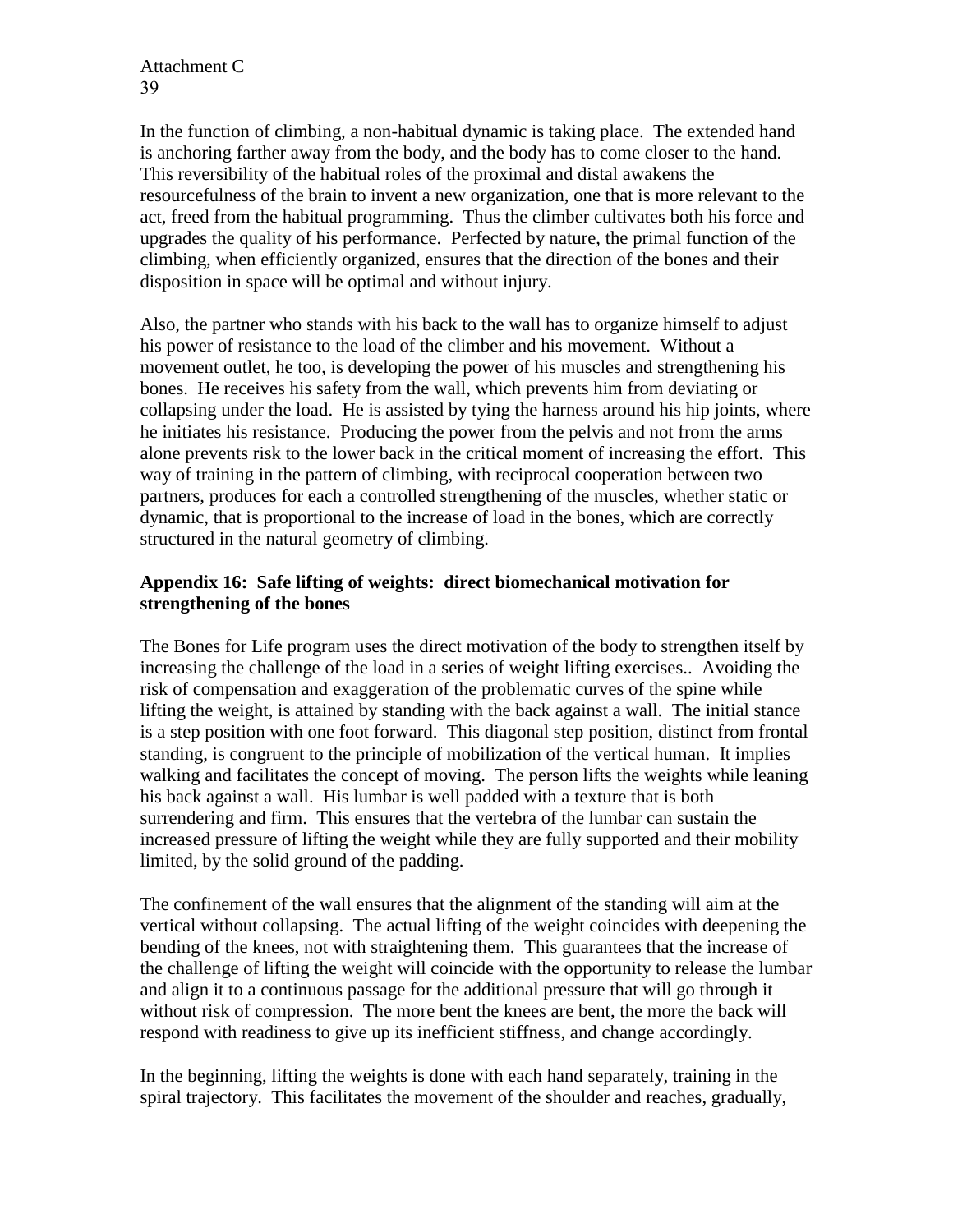one by one, to the vertebrae of the back and articulates them proportionally. In this way, the increment of the load strengthens the bone and improves the organization of the body.

The weights are applied to the feet in different movements while training in recovering equilibrium. Stability is cultivated by a moderated training of learning how to give it up. The weights on the ankles are also used in walking, running in place and in space.

The rate of bone strengthening can be known only by measuring with instruments, but the subjective direct feeling of power that is experienced in this training is very meaningful and serves as an incentive to continue and train regularly. After removing the weights, people stand like a well-planted tree, and they don't have any wish to move. This reconciliation with human standing is a model for strength that will not be soon forgotten.

#### **Appendix 17: Carrying a load on the head: strengthening by relating polarities to each other**

Much has been written about the intriguing achievement of women in pre-technological cultures who carry load on their heads while walking gracefully. With any organization that was less than perfect, those women would be injured and would not survive. Interestingly, the percentage of hip joint fracture for women carrying weight on their heads is one hundredth of that of women in the west. This is in spite of the fact that their bone density is lower than that of women in the west. This information indicates that there might be another factor involved in enhancing withstanding of the bone that relates to the skill of organizing body coordination and the regular practice of carrying a load on the head. The Bones for Life program attempts to decipher and put into practice the biomechanics of the efficiency factor of carrying weight on the head.

The most outstanding change is in the neck. In a free walk, the head controls the balance, and with its mass it compensates for every deviation in the rest of the body by adjusting the neck. When the load is heavy on the head, a biological need is created to protect the neck and to organize it as an unbendable stick that can transmit the pressure from the feet to the upper polarity at the top of the head. This connects the head to the torso in consistency. The adjustments that are demanded from the constant maneuvers of propelling the walking movement are assigned to the center of the body, which awakens to the potential of its vitality. The rib cage participates in initiating the rhythmic pulsations of the wave of walking and is drawn higher with each step. The capacity to raise the chest without recruiting the lumbar to compensate for it by a sharp deepening of the curve, but rather by allowing the streaming pressure to go through it in continuity, is a revolutionary skill which answers the critical issue of vulnerability of the lumbar in dynamic walking.

At the same time, with each drawing out of the chest in walking, the heel of the leg behind is raised and the leaning of the weight wanders forward to the metatarsal of the front leg. When the leg behind leaves the ground and passes through the air, an instant in which, standing on one foot, the body needs more support, the leaning withdraws backward from the metatarsal to the front of the heel, which is a more relevant location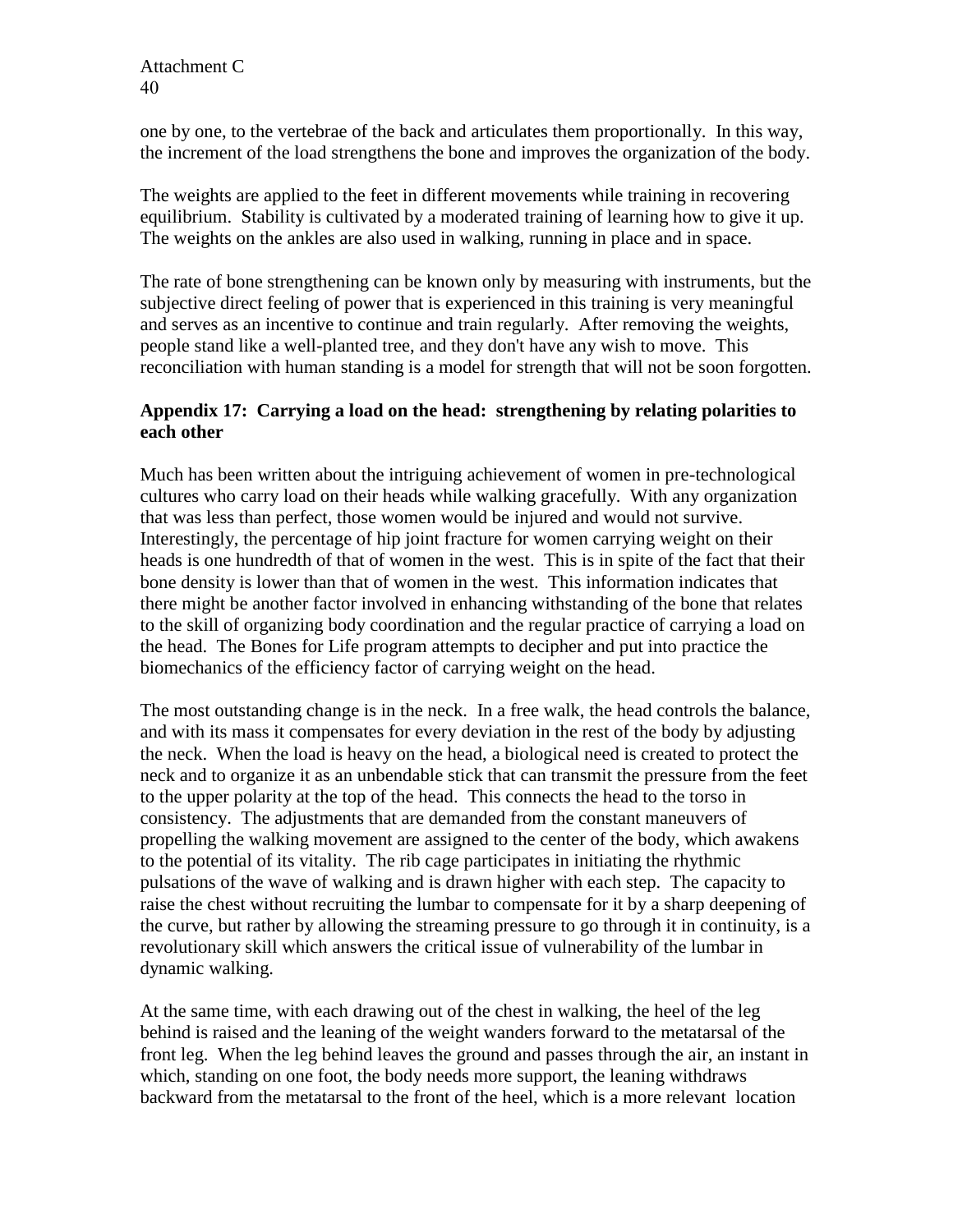for withstanding the vertical load of the body. In this way, a vibration of horizontal ping pong is created in walking, that which *Nature* magazine calls "Walking in Pendulum."

The detachment of the foot from the ground for a step forward also has to be carried out in a specific way, such that it will not shake the balance of the load on the head. The need to stabilize the load on the top directs the bott<sup>1</sup>m polarity on the ground to detach the foot, in a way that the heel leaves the ground when it is precisely aligned with the plane of the lower leg, the thigh, the ischium, and the spine. This could be a superb training in maintaining the optimal morphology of the total skeleton while under a load.

#### **Appendix 18: Safe jumping: the ultimate teacher for withstanding load**

The jumping exercise is the main success of the Bones for Life program. The advantage gained is proportional to the risk. Jumping produces five times more stimulating load for building bone than a regular walk. Jumping is done in a safety device by means of a strip of cloth seven meters long that is wrapped around the body, fastening all its parts into one. The harness secures constant relations between the joints of the spine, the pelvis and the limbs, and inhibits them from articulating in deviation. The harness centralizes the whole body on its longitudinal axis as needed for jumping. In this way jumping becomes feasible with less effort and more alignment of posture. In addition, even people who are not well-organized, who may have neglected their fitness or have unresolved injuries, are also able to experience the bone-building impact of jumping with supportive safety. (Feedback from a woman with a history of injury in the hip joint is in Appendix 21.)

Well-structured jumping is the most efficient teacher for achieving optimal posture. The harness is like a loan of integration that provides the organization that is required for jumping. The harness activates the torso as one unbending unit, and just the joints of the legs flex and absorb the shock as they provide the springy antigravity lever for the jumping.

Wrapping the harness around the thighs, too, works to align the legs and condition them fully on the chain of the posture, thus contributing to the efficiency and safety of the jumping. In cases of vulnerability or hesitation, it is recommended that a somewhat firm piece of padding be placed in the strips of the harness between the head and the back. This serves as an alternative bridge to the neck, protecting it from collapsing in the powerful jump. It is also possible to stack a similar padding between the back and the pelvis. This supports the release of the lumbar so that it will not compromise and distort under the impact of the jumping.

This tying of the harness, reinforced by padding, can serve as a safe context for performing weight bearing activities. The more challenging the activity of the body, the more established will its organization of posture be. Having been accepted by the organism, the weight bearing posture has a chance to be adopted in daily use. When the

 $\overline{a}$ 

<sup>1</sup>*Nature*, 52, 1995.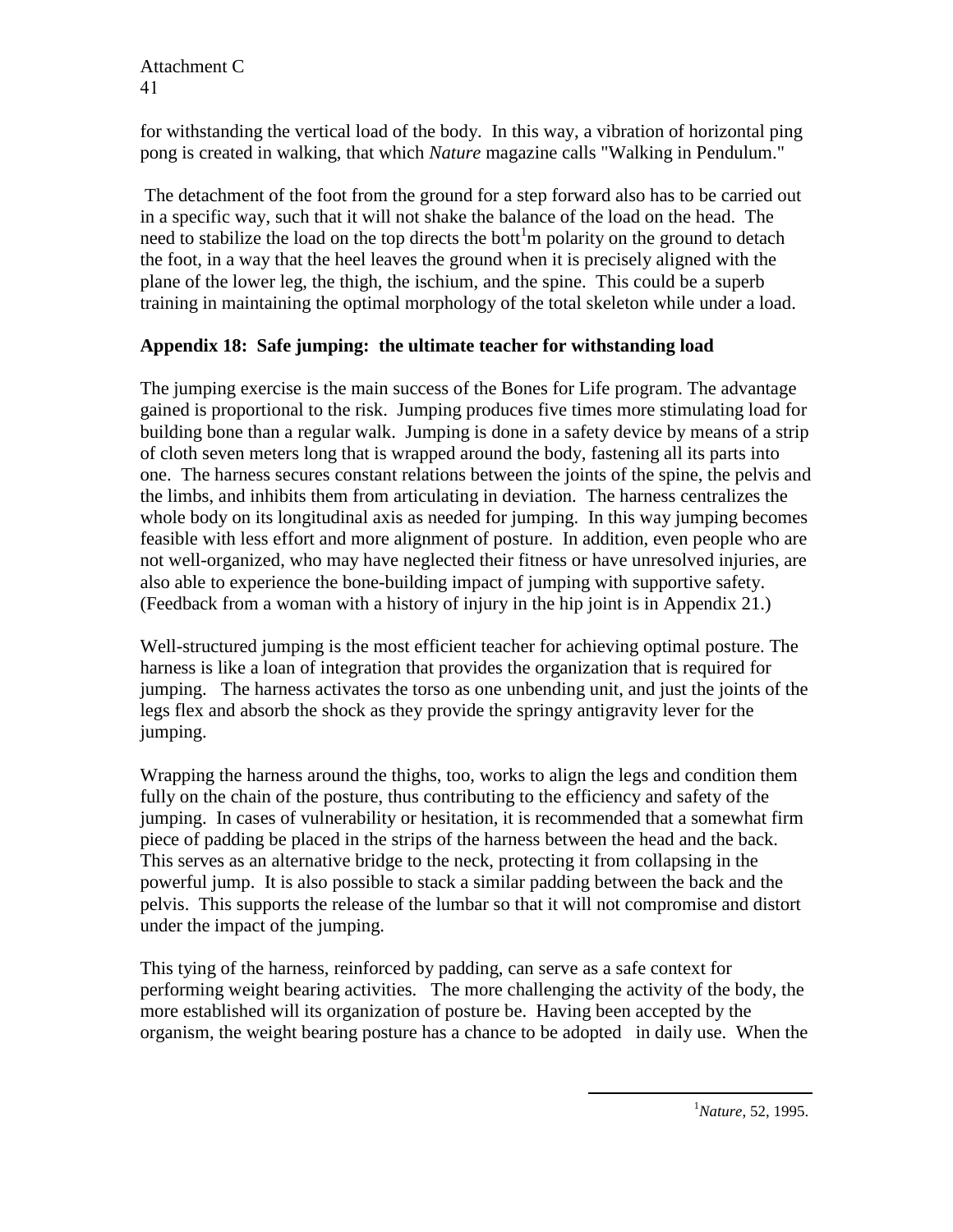efficient posture becomes a habit, every movement in daily life will work to strengthen the bones.

In order that shortness of breath does not limit the amount of jumping, the program offers a formula of rhythmic breathing, as follows: In the pace of one jump, the person breathes out an intense breath; in the next three jumps, the person allows the body to passively take in air. This formula maximizes the quantity of oxygen intake, thus increasing the capacity to jump for a longer period of time while experiencing the meaningful impact of the load. People are astonished by how long they are able to jump like this without getting tired.

# **II. About the Feldenkrais Method® of Awareness through Movement® and Functional Integration®**

The Bones for Life program derives its effectiveness from the Feldenkrais Method for improving movement coordination and efficiency of functioning.

Dr. Moshe Feldenkrais (1904-1984) was an inventor, physicist, engineer, and held a black belt in judo. He worked in the laboratory of Joliot-Curie in Paris, in the British Navy and in Israeli industry. As a result of a serious injury to his knee, he developed a revolutionary approach to restore function and since that time, devoted himself to teaching his method in Israel, Europe and the United States.

The uniqueness of the Feldenkrais Method is in the strategy through which quantitative and qualitative improvement of functioning is achieved. This somatic relearning consists of guiding people to experience unused options while being aware of the coordination of the reciprocal cooperation between all body parts.

The key to this improvement is focused on the harmonious integration which is a basic characteristic of any organism. The process of reorganization is designed according to the model of the primal learning as seen in the developing baby. The principle of acquiring the mother tongue of autonomous control of functioning is the exploration of a variety of possibilities and sorting out the efficient. Simultaneously, the sharpening of the self judgment mechanism acts as a reliable compass to navigate performance thereafter. Through similar methodology, the Feldenkrais relearning guides mature people to explore a variety of options regarding a given movement theme, accompanied by awareness and consideration of inner feedback. Assisted by neuro-motor strategies which shake the brain from the fixation of habit, people upgrade the quality of their performance and regain what they have lost in their poorly challenging cultural life.

Striving to perfect the quality of self conduct, awakens in the brain its resourcefulness to invent solutions, to solve functional problems, to rely on its own direct sensation, and to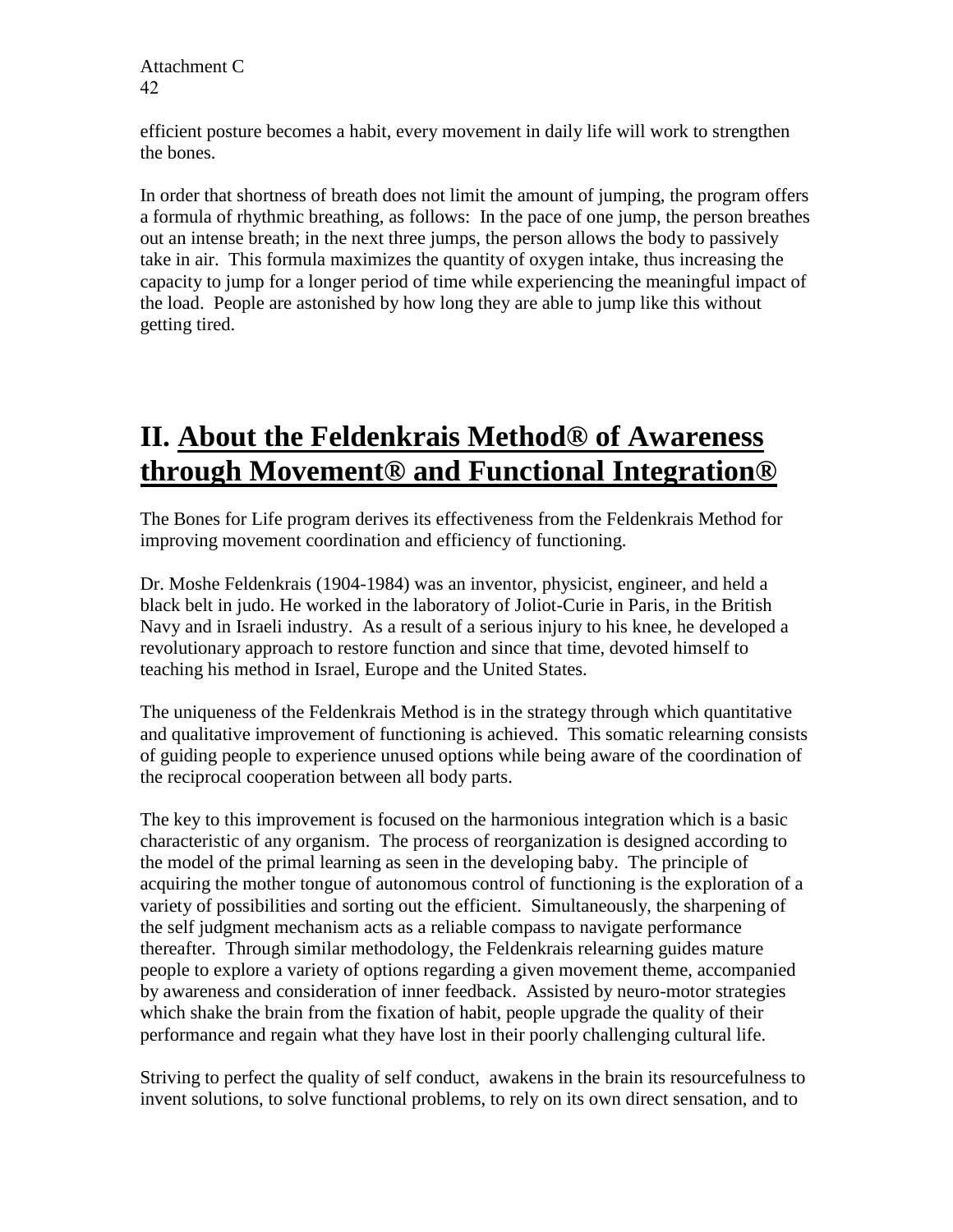organize itself in a more optimal way that can support the person to actualize his or her intentions. The configurations in the movement processes in this personal laboratory of self-improvement are derived from pre-homo sapiens' patterns of natural movement, rich in efficient coordination and proven functionality through millions of years of survival tests. The somatic learning strategies of Dr. Feldenkrais are derived from the scientific observation of a mechanical engineer and the art of a judo master, and they are confirmed by subjective feedback in the experiential field of sensation.

Unfortunately, there is not yet research to confirm the quantitative and qualitative perceptions of functional integration as a clue for improving performance. There are several reasons for this: (1) The complexity of the interactions that are involved in the choice of coordination in organic movement does not lend itself to simplistic measurement. (2) There is also a difficulty in repeating an experiment and confirming its result, because the previous experiment already created an insight of learning and changed the starting point. (3) Lastly, there is difficulty in being motivated to invest resources in educational research compared to the economical opportunity to heal by drugs.

There is however, forty years of successful experience in the Feldenkrais Method that is subjectively confirmed by people who testify to their rehabilitation from difficult physical problems, or the improvement of their well being. They report about refining sophisticated skills, increased fitness and readiness for movement, as well as newly creative ways of thinking. Scientific research of this new approach for enhancing bodily intelligence will contribute to the personal ecology, not only of the few fortunate people who learn it, but also of a wider population that is looking for a way to fight the culturally-related loss of bodily vitality.

#### **Appendix** *19***. A demonstration of improvement of function in the Feldenkrais Method®**

#### **Appendix 19: A demonstration of improving a function in the Feldenkrais Method**

If you would like to improve a typical personal limitation, for example, to achieve a freer rotation of your neck, you can first test which side has more difficulty in turning. Turn your head gently to one side several times to get the impression of the character of the barrier and the range of the movement. Turn your head to the other side and come to a decision which side you would like to improve.

Extend your arms forward, crossing on top the arm of the side you would like to improve. Turn the palms one toward the other and interlace the fingers. Begin to twist the crossed arms and wring them around themselves in the direction of the bottom arm several times. Each time raise the shoulder of the side you would like to improve. After a few times fixate the contact of the shoulder with your cheek. If this is difficult, you may use a connecting agent in the form of a folded towel. While holding the shoulder and the face together, lead your extended, crossed and twisted arms in a big circle, first clockwise and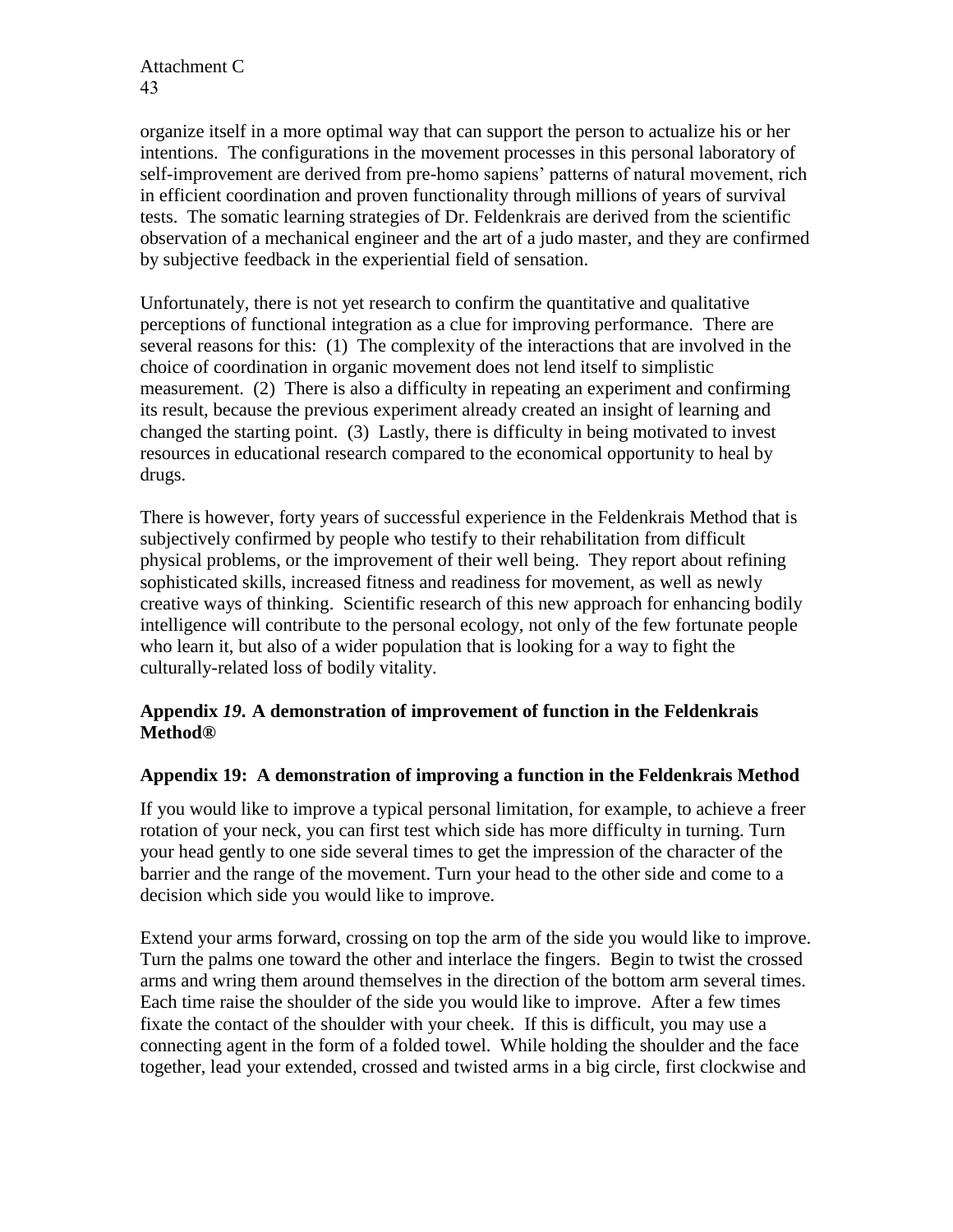then counter clockwise. Finally, uncross your arms and rest. To verify the result, turn your head to the side you wanted to improve and notice the change.

The quantitative achievement of widening the range of the movement, and the qualitative achievement of the ease and readiness with which the head moves after the process, lends it to an organizational explanation: Attaching the shoulder to the face inhibits the vertebrae of the neck from articulating in the pattern that probably predisposed them to be eroded in resistance. At the same time, the differentiation, which comes from the movement of the circle of the crossed arms, engages the vertebrae of the upper back, which are usually stiff, and not participating in the movement of the head, and reminds them to move.

The new freedom that is opened in the back by this organizational interference establishes a more proportional distribution of labor and relieves the load from the neck. This change did not come about as a result of forcing the neck into a preconceived arrangement, but rather, emerged as a spontaneous conclusion of the system following its own experience. This is an example in a capsule. Usually a movement process takes at least one hour, and its value is in the revolutionary organization of functional knowledge. The quality of improvement does not depend so much on repetition as on the awareness of the dynamics which support the movement.

# **III. About Ruthy Alon, Creator of the Bones For Life Program**

Ruthy Alon, of Israel, is a senior trainer in the Feldenkrais Method of Awareness through Movement and Functional Integration. She learned and worked directly with Dr. Feldenkrais for 35 years, and has directed professional trainings for Feldenkrais practitioners in Europe, the United States, Australia and Israel. She is the author of the book *Mindful Spontaneity* (1990, North Atlantic Books) which has been translated into five languages, and the video *Movement Nature Meant*. Ruthy Alon applies the somatic learning strategies of the lying-down, free of gravity laboratory of coordination from the Feldenkrais Method, and adapts them to the dynamic context of vertical weight-bearing movement, which is essential for stimulating bone strength. The special talent of Ms Alon is her capacity to decipher complex patterns of movement and to teach their dynamics in simply-perceived clarity.

The Bones for Life program has been successfully launched in 14 countries, and has produced several hundred certified teachers. More information is on the website [www.bonesforlife.com](http://www.bonesforlife.com/)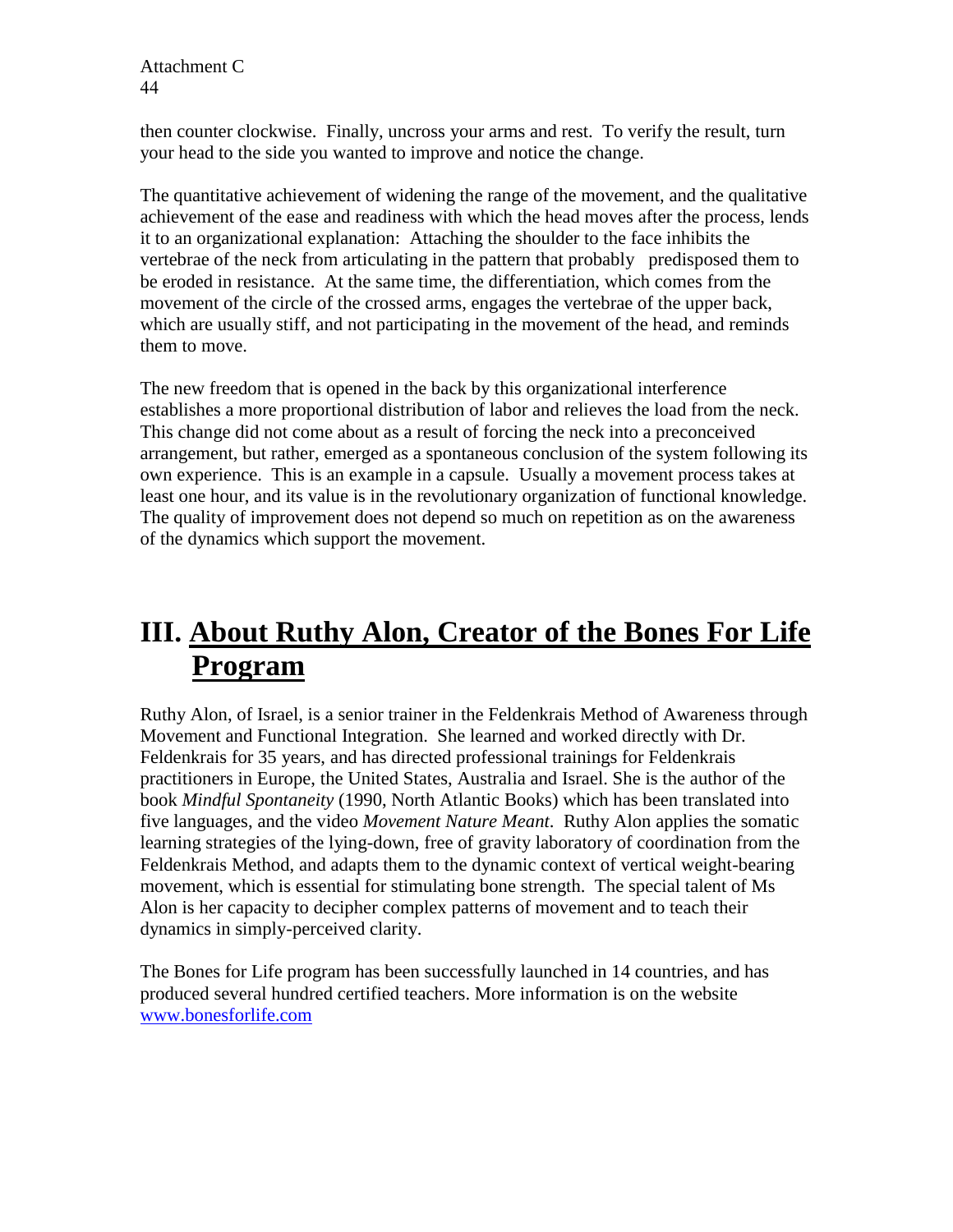### **Appendix 20: Measurements of bone density, Tel Aviv, 2004.**

## **NEW PROGRAM MAY HELP COMBAT OSTEOPOROSIS**

Kansas City, Mo. -- May 9, 2005 - Bone density improved in women within a few months of doing Bones for Life® lessons, the program's originator Ruthy Alon reported today at the Aerospace Medical Association's annual meeting. The women learned to do weight-bearing movements with an efficiently aligned spine.

"Bones for Life® improves posture, restores equilibrium, and enhances the pleasure of moving," said Alon. "Your bones reliably sustain your weight, and movement becomes pleasurable, inspiring self confidence and biological optimism."

Bone Mineral Density (BMD) improved in a statistically significant way in the 31 female participants, aged 28 - 69 years old, who worked with Ruthy Alon for four months, meeting three hours per week. BMD is a measurement to diagnose osteoporosis, which is a bone disease that can lead to bone fractures, disability and even death.

Alon reported that Bone Mineral Density (BMD) improved in the forearm (the distal radius). The diagnostic device used in study was a Speed of Sound Sonometer. Before doing the Bones for Life Program, testing showed BMD scores ranged from minus 3.70 to plus 1.40. After four months in Alon's program, BMD scores ranged from minus 3.50 to plus 2.70, a statistically significant improvement.

Alon is a Senior Trainer in the Feldenkrais Method®. She was one of Moshe Feldenkrais's original students. She continues to teach internationally and is now training others to teach Bones for Life in the U.S. and other countries. To learn about Bones for Life and where it is taught, see www.bonesforlife.com.

#### **Descriptives**

| <b>DOGGILDGE STATISHED</b> |    |         |          |          |                |  |
|----------------------------|----|---------|----------|----------|----------------|--|
|                            | Ν  | Minimum | Maximum. | Mean     | Std. Deviation |  |
| age of woman               | 31 | 28.00   | 69.00    | 53.0323  | 10.06474       |  |
| BMD T score PRE            | 31 | $-3.70$ | 1.40     | $-9871$  | 1.24197        |  |
| BMD T score POST           | 31 | $-3.50$ | 2.70     | $-.7290$ | 1.34665        |  |
| Valid N (listwise)         | 31 |         |          |          |                |  |

#### **Descriptive Statistics**

**T-Test**